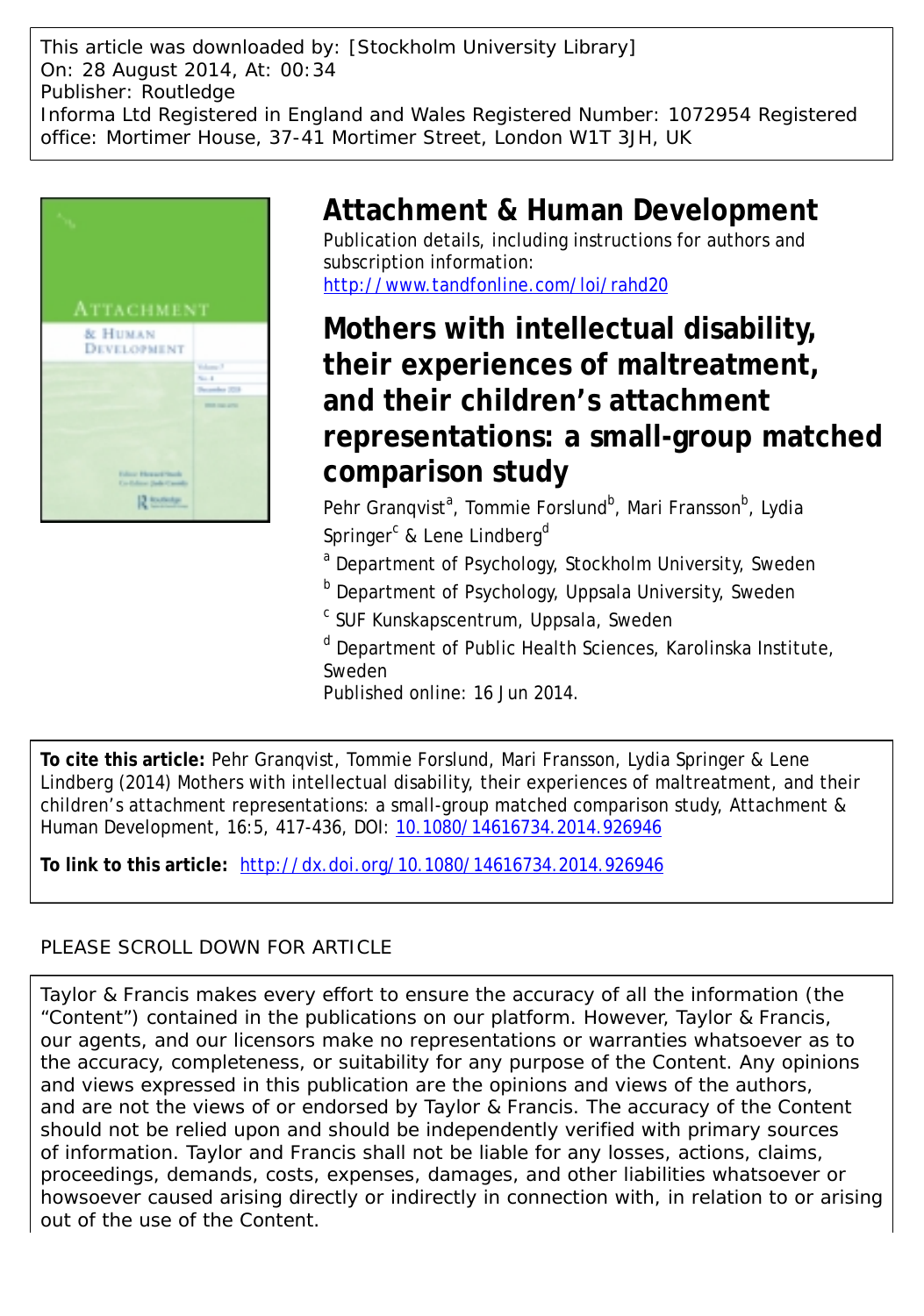This article may be used for research, teaching, and private study purposes. Any substantial or systematic reproduction, redistribution, reselling, loan, sub-licensing, systematic supply, or distribution in any form to anyone is expressly forbidden. Terms & Conditions of access and use can be found at [http://www.tandfonline.com/page/terms](http://www.tandfonline.com/page/terms-and-conditions)[and-conditions](http://www.tandfonline.com/page/terms-and-conditions)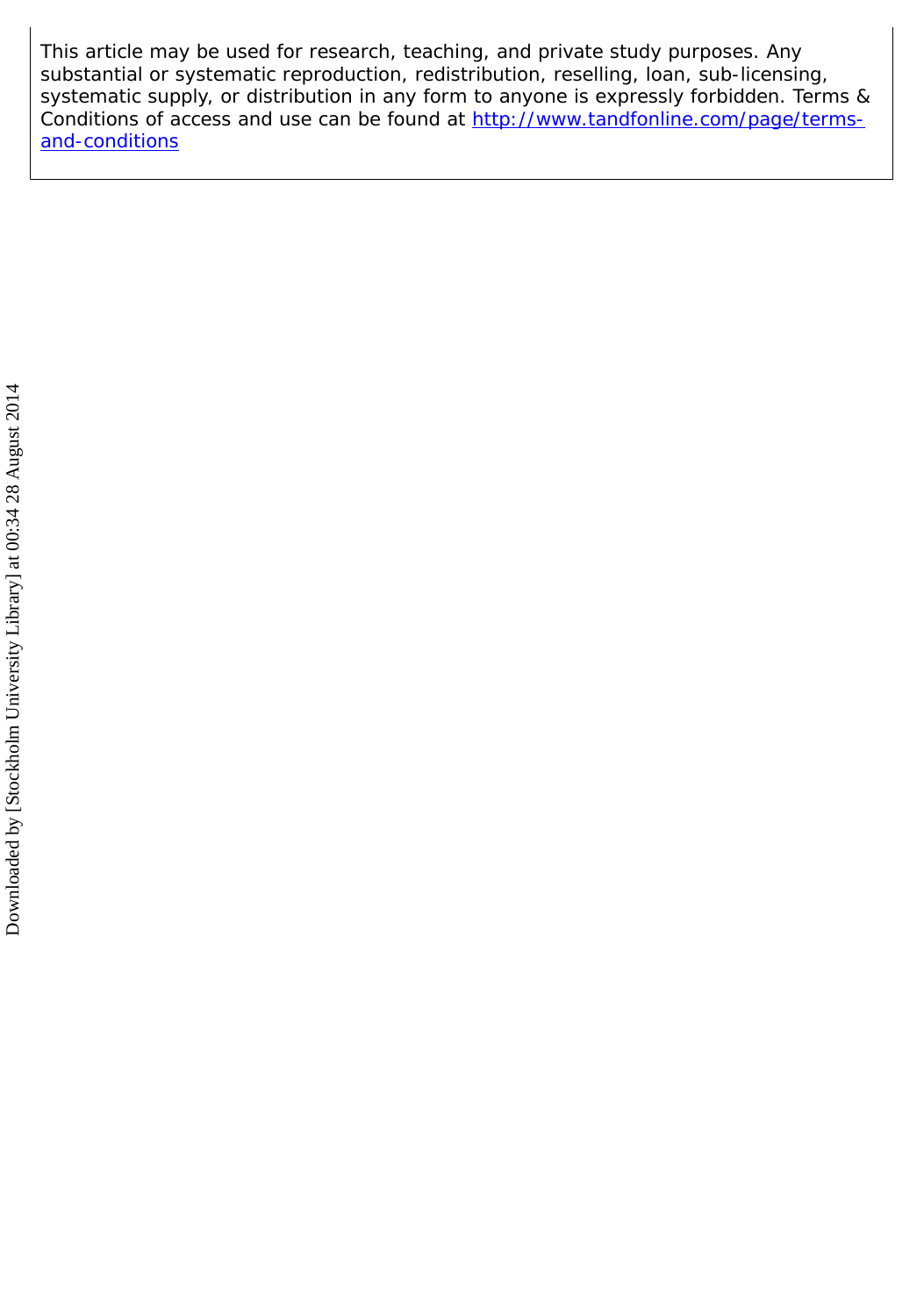# Mothers with intellectual disability, their experiences of maltreatment, and their children's attachment representations: a small-group matched comparison study

Pehr Granqvist<sup>a\*</sup>, Tommie Forslund<sup>b</sup>, Mari Fransson<sup>b</sup>, Lydia Springer<sup>c</sup> and Lene Lindberg<sup>d</sup>

<sup>a</sup>Department of Psychology, Stockholm University, Sweden; <sup>b</sup>Department of Psychology, Uppsala University, Sweden; CSUF Kunskapscentrum, Uppsala, Sweden; <sup>d</sup>Department of Public Health Sciences, Karolinska Institute, Sweden

(Received 15 April 2013; accepted 19 May 2014)

Maternal intellectual disability (ID) is regarded a risk factor in child development, but there is no scientific evidence on maternal ID in relation to children's attachment. Using a matched comparison design, a small group ( $n = 23$ ) of mothers diagnosed with ID was studied to help fill this gap. Besides maternal ID, we examined the role of abuse/trauma/maltreatment (ATM) in the mothers' biographies, along with potential confounds. Comparison group mothers  $(n = 25)$  had normal variations in intelligence and matched mothers with ID on residential area, income, child age, and sex. History of maternal ATM was assessed using a semi-structured interview and was found to be significantly more likely in the ID group mothers' experience than the comparison group mothers. Children's ( $M$  age = 77 months) attachment representations were assessed with the Separation Anxiety Test. Among children of mothers with ID, a substantial minority (35%) had a secure and the vast majority (>80%) an organized attachment representation. Mothers with ID who had suffered elevated ATM were significantly more likely to have children who were scored high on disorganization and insecurity. We discuss possible implications of our findings for societal considerations regarding parenting and child attachment in the context of parental ID status.

Keywords: attachment; intellectual disability; abuse/trauma/maltreatment; risk factor; matched comparison

Maternal intellectual disability (ID) is well-established in research as a general risk factor in child development (e.g., Booth & Booth, [1996;](#page-18-0) Gillberg & Geijer-Karlsson, [1983](#page-19-0)). However, compared with other risk factors, such as parental poverty or other functional impairments, mothering in the context of ID has been more actively and consistently discouraged. As part of the eugenics movement and its concern with the genetic integrity of the population, women viewed as "feeble-minded" were routinely subjected to involuntary sterilization practices in many countries, especially during the first half of the twentieth century (e.g., Broberg & Roll-Hansen, [2005](#page-18-0)). With socio-political rather than genetic justifications, similar practices lasted decades after most other encroachments of the eugenics movement had been abandoned, especially in the Scandinavian welfare states, in which such practices continued into the mid 1970s (Runcis, [1998\)](#page-20-0). Although involuntary sterilization is no longer common practice, parenting in the context of ID is still discouraged, due to its status as a risk factor in child development (e.g., Llewellyn, [1990](#page-19-0)) or, more specifically, because of concerns related to the quality of care provided by

<sup>\*</sup>Corresponding author. Email: pehr.granqvist@psychology.su.se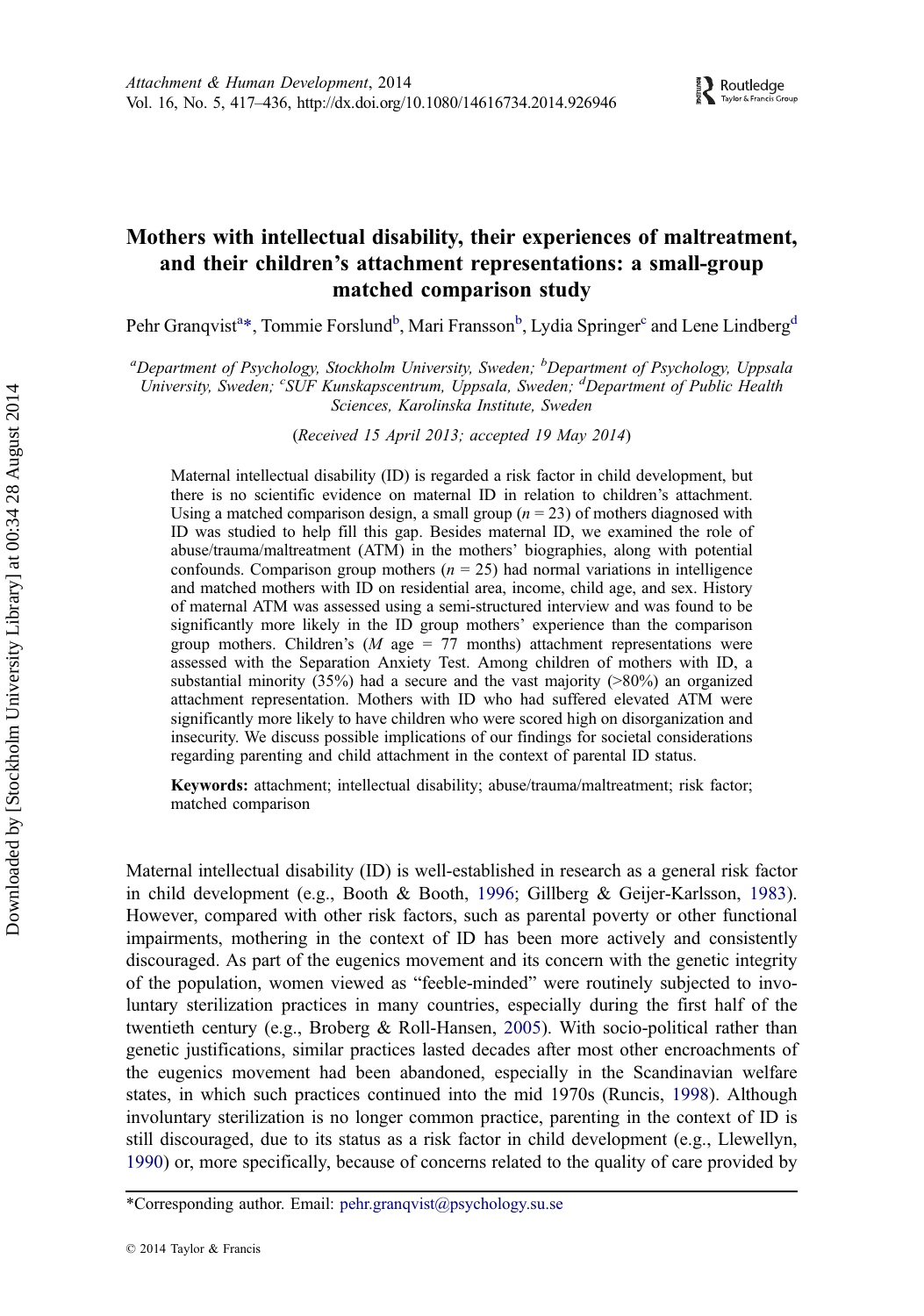mothers with ID. Accordingly, a significant proportion of Swedish professionals deem it inappropriate for women with ID to become pregnant (Höglund, Lindgren, & Larsson, [2013](#page-19-0)), and a substantial proportion of mothers with ID ultimately lose child custody (Llewellyn, McConnell, & Ferronato, [2003](#page-19-0); Morch, Skar, & Andersgard, [1997](#page-20-0)). Although disputable on empirical grounds in cases of mild parental ID, the mother's low intelligence quotient (IQ) is typically emphasized as the key risk factor for recurrent caregiving problems (Booth, Booth, & McConnell, [2005](#page-18-0)).

Relatedly, and regardless of parental ID status, concerns about children's attachment have started to be emphasized in many legal custody procedures, sometimes reflecting serious misconceptions regarding attachment (Main, Hesse, & Hesse, [2011](#page-20-0)). However, to the best of our knowledge, there is no scientific evidence available to clarify whether maternal ID is a risk factor in relation to child attachment.

#### Parental abuse/trauma/maltreatment, caregiving, and child attachment

Abuse, trauma, and maltreatment (ATM) have untoward effects on caregiving (e.g., George & Solomon, [2008;](#page-19-0) Lyons-Ruth & Block, [1996](#page-20-0); Pryce, [1995\)](#page-20-0). Parents who have suffered ATM may have problems maintaining parent–child boundaries, and tend to be excessively permissive, harsh, or abusive towards their children (e.g., Banyard, [1997](#page-18-0); DiLillo & Damashek, [2003\)](#page-19-0). Consequently, parental history of ATM is also a risk factor in their offspring's development in humans (e.g., Cicchetti & Toth, [2006](#page-18-0)) and other primates (Harlow & Zimmerman, [1959\)](#page-19-0).

Partially through its effects on caregiving, parental history of ATM is also predictive of child attachment problems (e.g., disorganization and insecurity; Hesse & Main, [2006](#page-19-0)). Attachment refers to the emotional bond that develops between virtually all children and their primary caregivers in childhood due to its evolutionary function of protection as survival of a child is typically promoted by staying in proximity to its caregiver (Bowlby, [1982/1969\)](#page-18-0). The caregiver's characteristic caregiving behaviors affect the nature of the child's mental representations (or internal working models) of self and others, which are reflected in the quality of the child's attachment (de Wolff & van IJzendoorn, [1997](#page-19-0)).

Attachment quality can be described in terms of two categorical distinctions. First, attachment can be secure (i.e., the attachment figure is viewed as a reliable provider of care) or insecure (i.e., avoidant or resistant; Ainsworth, Blehar, Waters, & Wall, [1978](#page-18-0)). Second, attachment can be described as organized or disorganized (e.g., Hesse & Main, [2006](#page-19-0)). In the latter case, the child's attachment strategies are believed to break down in the face of stress and fear (Hesse & Main, [2006\)](#page-19-0). Disorganized attachment often develops through a history of abuse or maltreatment, through other forms of frightening or frightened behaviors on the part of caregivers, or from sufficiently accumulated environmental risk exposure (Cyr, Euser, Bakermans-Kranenburg, & van IJzendoorn, [2010;](#page-19-0) Hesse & Main, [2006](#page-19-0)). Later in development, disorganized attachment may be identified in fearfulness (e.g., imagined death or potentially fatal injury), refusal to respond, and/or disorganized thought processes/behaviors (e.g., nonsense language) when children are shown pictures and asked questions about how fictional agemates may react following separation from their parents (Kaplan, [1987](#page-19-0); Main, Kaplan, & Cassidy, [1985](#page-20-0)). Not surprisingly then, disorganized attachment is a risk factor and secure attachment a protective factor in socio-emotional development (e.g., in relation to problem behaviors, psychopathology, and peer competence; e.g., Fearon, Bakermans-Kranenburg, van IJzendoorn, Lapsley, & Roisman, [2010;](#page-19-0) Groh, Roisman, van IJzendoorn, Bakermans-Kranenburg, & Fearon, [2012](#page-19-0), [2014](#page-19-0); van IJzendoorn, Schuengel, & Bakermans-Kranenburg, [1999](#page-21-0)).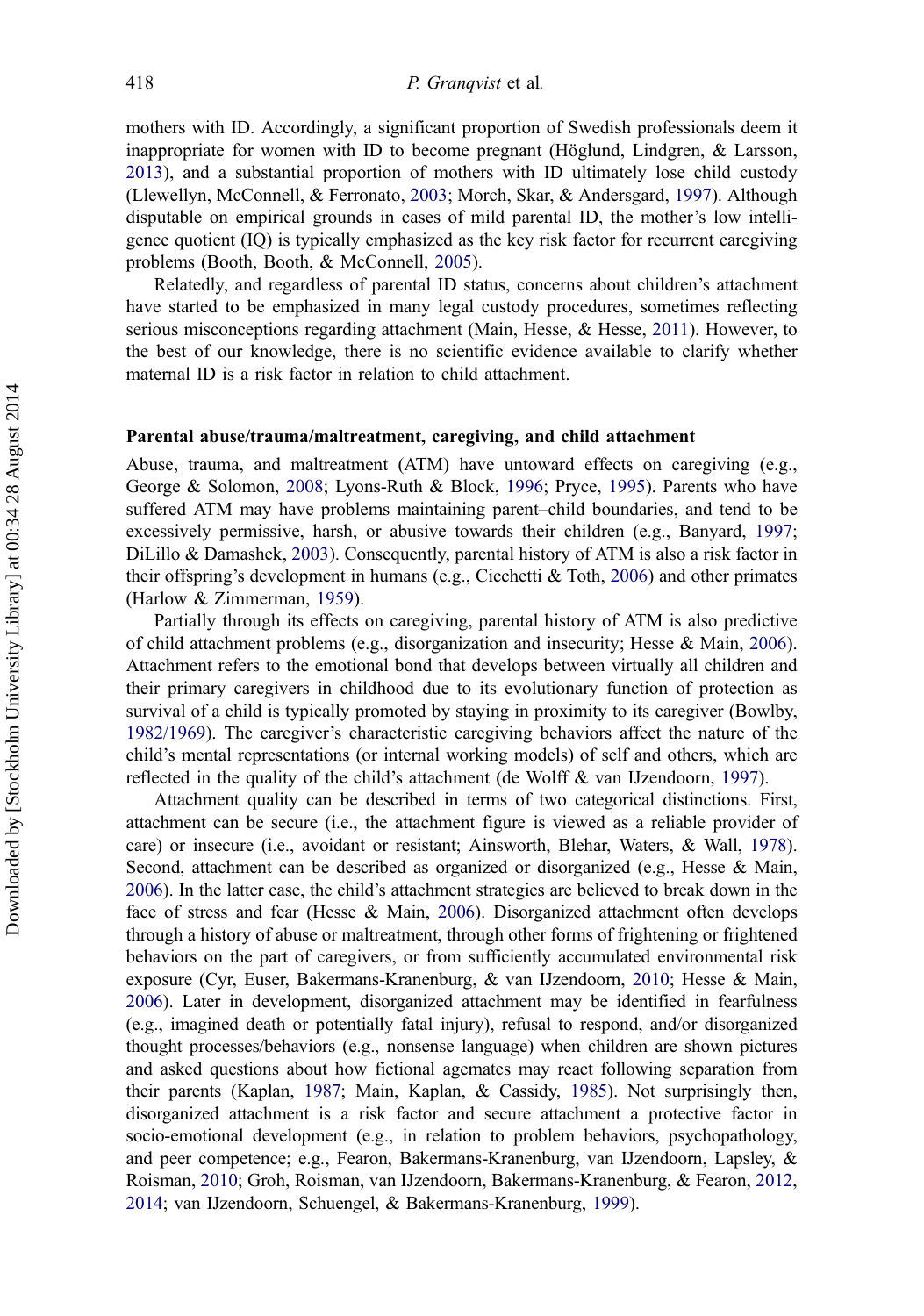# Maternal Intellectual Disability (ID), caregiving, and history of abuse/trauma/ maltreatment

Although direct observational research on the actual caregiving of mothers with ID is scant, extant studies have suggested that ID parents' caregiving is often substandard. For example, mothers with ID have typically been found to be less sensitive to their children's signals and to display less direct interactive behaviors but also more direct (commanding) instructions when interacting with their children, compared with mothers from the general population (e.g., Dowdney & Skuse, [1993;](#page-19-0) Tymchuk, [1992\)](#page-20-0).

In line with maternal ID as a risk factor for deficient care, children of mothers with ID have been found to show delays across several developmental domains (e.g., McConnell, Llewellyn, Mayes, Russo, & Honey, [2003](#page-20-0)). Similarly, psychopathology is overrepresented among these children (e.g., McGaw, Shaw, & Beckley, [2007](#page-20-0)). However, whether child developmental problems are caused by experiences of deficient care is often disputable; other factors (e.g., shared genes, organic pathology) are often viable alternative explanations (cf. McConnell et al., [2003\)](#page-20-0). In addition, it is an open question whether maternal ID per se or some external but associated risk factor (e.g., abuse/trauma/maltreatment or ATM) explains the comparatively deficient care that may be provided by many mothers with ID.

In particular, then, one risk factor for deficient caregiving that has been found highly overrepresented among these mothers is a history of ATM. Several studies have indicated that a high percentage of children with ID are subjected to ATM and that a large majority of mothers with ID have experienced ATM at some point in their lives (e.g., McConnell et al., [2003](#page-20-0); McGaw et al., [2007;](#page-20-0) Seagull & Scheurer, [1986](#page-20-0); Stalker & McArthur, [2012](#page-20-0); Sullivan & Knutson, [2000](#page-20-0)). For example, McGaw et al. [\(2007](#page-20-0)) found that 80% of these mothers reported some traumatic event during their upbringing, including physical abuse (45%), sexual abuse (40%), emotional abuse (60%), emotional neglect (51%), physical neglect (31%), and more than one of those forms of ATM (55%).

Thus, having experienced ATM is a possible alternative explanation (to low IQ) for the deficient caregiving provided by many mothers with ID. This alternative explanation has been supported by findings indicating that among mothers with mild ID, a history of ATM is a solid predictor of high vs. low risk parenting status, whereas variation in maternal IQ is not (McGaw et al., [2007;](#page-20-0) McGaw, Scully, & Pritchard, [2010\)](#page-20-0).

# Methodological problems and missing pieces

Previous research on mothers with ID and their children has suffered from serious methodological limitations, some of which are understandable in view of the practical difficulties involved in conducting research with this population. First, most studies have used small study samples of mothers with ID and/or their children, without including comparison groups of parents/children with normal IQ. Among extant studies that have included comparison groups, most have used groups from the general (normal) population. This is problematic when considering that research on mothers with ID is often conducted to gain knowledge that may inform social policies regarding parenting in the context of ID status, not least related to child custody, and when considering that mothers with ID differ from mothers in the general population on many parameters external to ID. For example, besides a history of ATM, mothers with ID are often poor and single parents, who have grown up in foster care, or else in poverty with parents who suffer from substance abuse or psychopathology (e.g., Llewellyn, [1990](#page-19-0)). Any fair comparison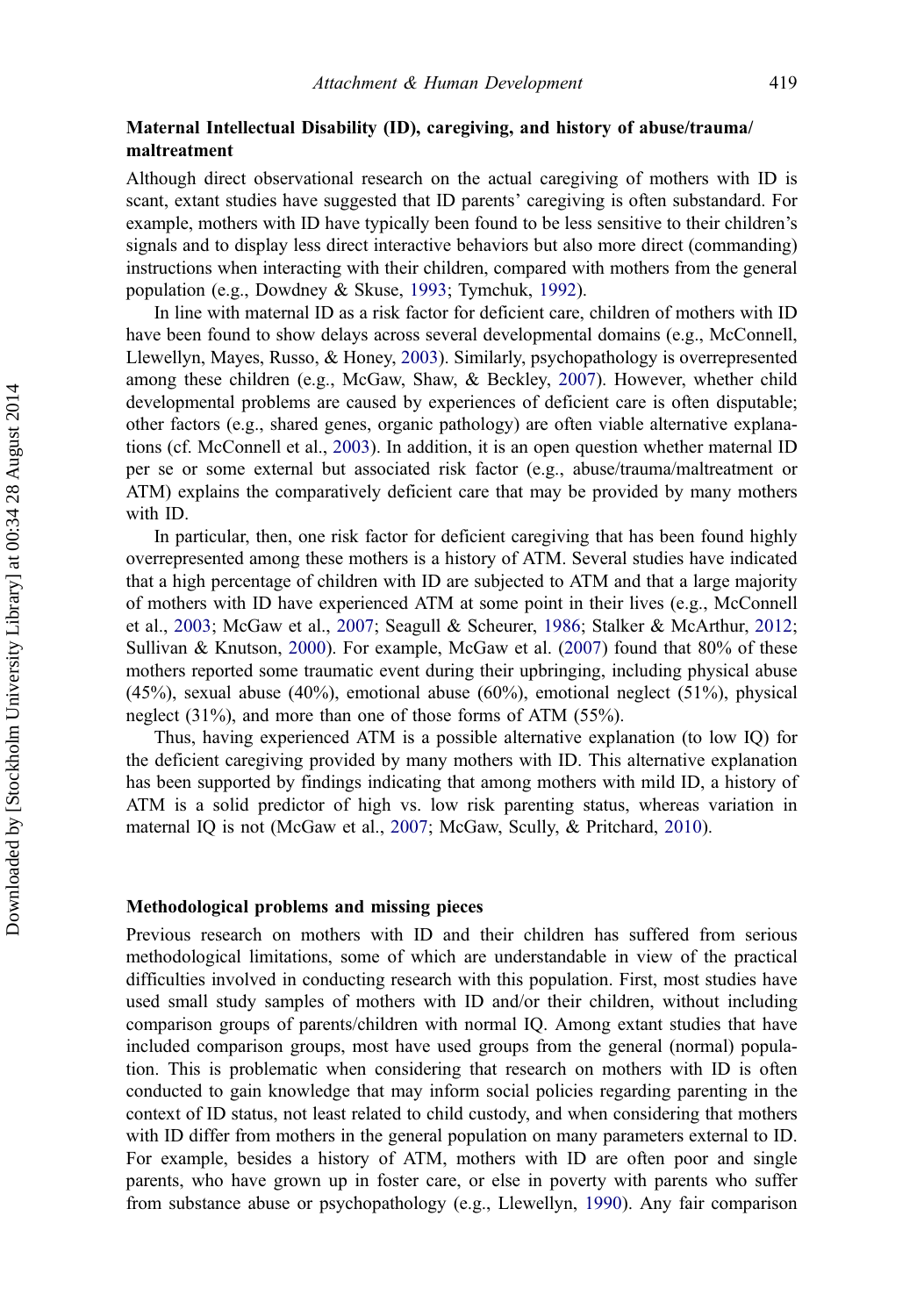that addresses the role of maternal ID for parenting or child outcomes should be performed with a comparison group from the most disadvantaged segments of the population. Naturally, it is difficult to find such a comparison group, especially one that does not have higher rates of psychiatric or drug-related problems than mothers with ID.

Second, and relatedly, most research on mothers with ID has failed to disentangle effects on child outcomes that are integral to maternal ID versus those that reflect external risk factors. A history of ATM is an external risk factor that clearly warrants further scrutiny.

Third, although a history of ATM appears overrepresented among mothers with ID, its estimated prevalence might be inflated. A common denominator in studies reporting very high prevalence is the use of self-report questionnaires, such as the Childhood Trauma Questionnaire (CTQ; Bernstein & Fink, [1998](#page-18-0)). Not only may questionnaires in general be suboptimal for ID populations, but ATM questionnaires often sample abusive/neglectful behaviors liberally. For example, the CTQ includes items such as "Parents were drunk or high" and reversals of "Felt loved" and "Family felt close". Low/moderate agreement with any item suffices for abuse/neglect status, making prevalence estimates of 70–80% among mothers with ID less remarkable. Thus, more precise interview-based prevalence estimates are needed to address the role of ATM among mothers with ID.

Finally, though many developmental psychologists view children's attachment representations as a worthwhile caregiving-related outcome to investigate, no research on children's attachment in the context of maternal ID has been published in the worldwide scientific literature. This knowledge gap is especially remarkable when considering the risk that misconceptions about attachment-related problems in children of mothers with ID, as in other children, might figure as a concern behind their custody placements (cf. Main et al., [2011](#page-20-0)). However, some studies have examined attachment representations among individuals with ID (see Schuengel & Janssen, [2006](#page-20-0); Schuengel, de Schipper, Sterkenburg, & Kef, [2013](#page-20-0)). Although the proportion of secure attachment is typically lower and that of disorganized attachment higher in this group than in the general population, a substantial proportion of ID individuals, especially those who have encountered sensitive caregiving, do develop secure attachment representations (Schuengel et al., [2013](#page-20-0)), which should theoretically be transmitted also to their offspring.

#### The present study

The study was designed to explore the attachment representations of children with mothers with ID, while improving on some of the methodological shortcomings of prior related research. We included a matched comparison group of children in the same age with mothers without ID. Besides maternal ID, we examined the role of carefully estimated history of ATM in the mothers' own biographies for understanding variations in their children's attachment security and disorganization. Finally, we addressed the role of potential confounds of maternal ID status and child attachment (maternal/child intelligence, child sex, and father absence).

We asked four specific research questions. First, what is the distribution of attachment and levels of security and disorganization among children with mothers with ID, and do any of these children develop secure attachment representations? Second, do these distributions/levels differ from those among children in the comparison group? Third, as suggested in previous research, have ID-group mothers encountered elevated levels of ATM in their own histories, and more than mothers in the matched comparison group? Finally, are variations in maternal ATM related to child security and disorganization,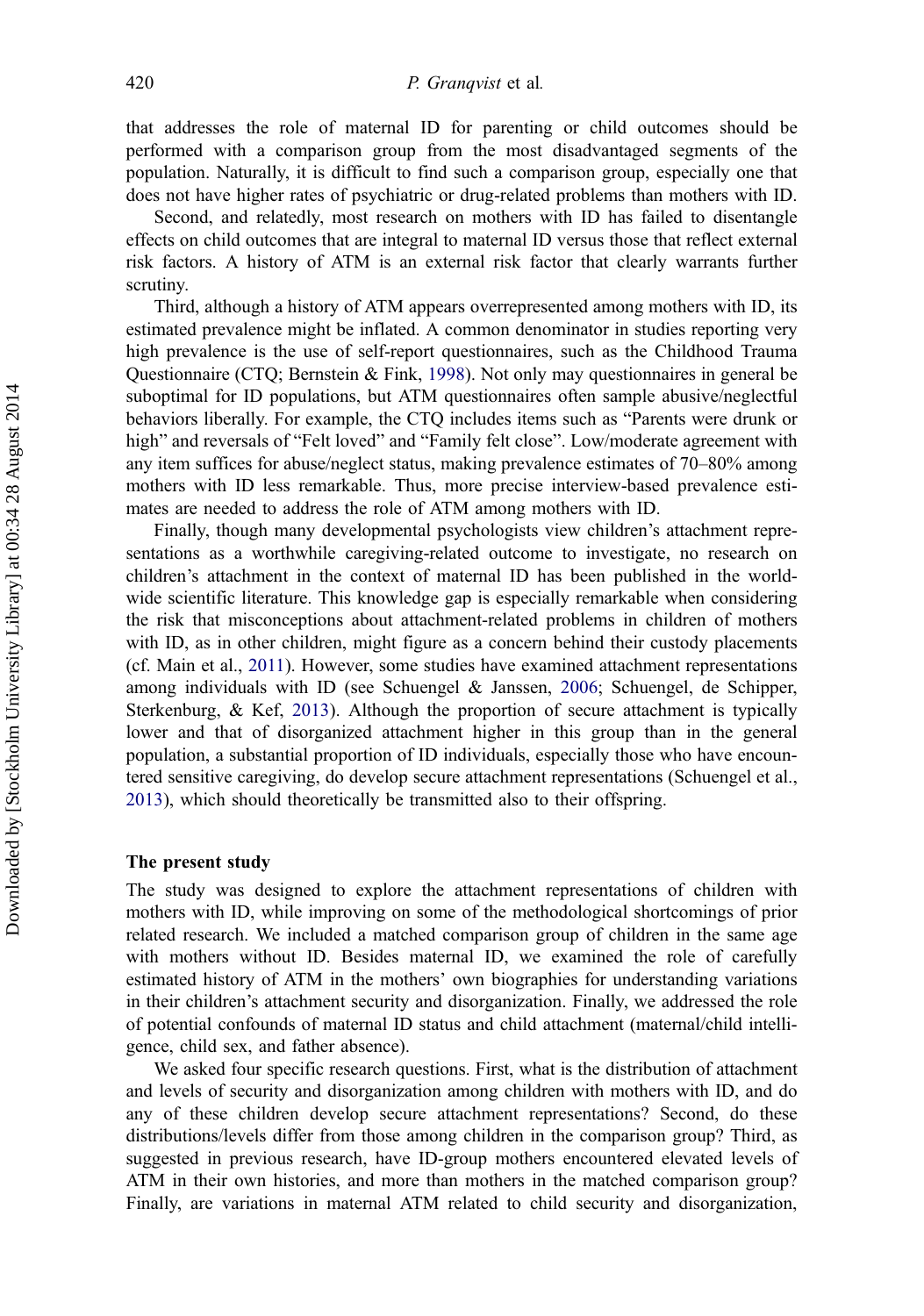within the ID group and the comparison group? In answering these questions, we analyzed whether findings remained intact when the influence of potential confounds of maternal ID status and child attachment was statistically controlled.

#### Method

#### Participants and matching

The study sample contained two sub-samples, mothers with ID and their children (ID group) and a matched group of mothers with normal variations in IQ and their children (Comparison group). Recruitment of the ID group was carried out continuously from 2007 to 2011. Professionals working with mothers with ID in the central regions of Sweden were first contacted by the research team. Examples of professionals contacted included staff at habilitation centers and case workers of the Swedish act concerning support and service for persons with certain functional impairments. These professionals informed mothers with ID about the study and requested their consent to be contacted by the research team for possible participation. Consenting mothers were contacted (usually by phone) by the research team, were given additional information about the study, and, if they met the eligibility criteria (see below), were then invited to participate. If the mother was still unsure about what the study was about, she was offered a face-to-face meeting in order to assure that she received adequate information about what research participation would entail. In some of these, the mothers' contact person at the habilitation center was also present.

Three eligibility criteria were employed in the ID group: the mothers (1) had been diagnosed with mild intellectual disability (IQ range typically 55–70 plus adaptive difficulties), (2) they had children aged 5–8 years living at home with the mothers (currently and for at least 50% of the time), and (3) both the mothers and their children spoke Swedish. Diagnosis of autistic disorder in mother or child was used as an exclusion criterion, as autism may be an important additional risk factor for caregiving.

This recruitment procedure yielded a final group of mothers with mild ID (described below) whose living conditions compared well with available demographics for adults diagnosed with ID (whether parents or not) in the relevant county and Swedish population at large (cf. Starke, [2005;](#page-20-0) Umb‐Carlsson & Sonnander, [2005\)](#page-21-0). For example, just as for adults with ID in general, the vast majority of our ID-group mothers were born into families with very low socio-economic status and were on daily activities (rather than employments) themselves, with very low income (often in the form of a disability pension). Also, as in ID populations in general, many of our ID-group mothers lived without a stable partner, had restricted quality social networks, and yet were dwelling in ordinary residential areas in the community. Thus, apart from only containing mothers with mild ID, our ID-group mothers is reasonably demographically representative of diagnosed adults with ID in the Swedish population.

Recruitment of the comparison group was done in 2010–2011, according to a matching procedure. Comparison mothers were given study information via postal mail. Mothers who had not returned a prestamped envelope declining to participate were phoned approximately one week later. Additional information about the study was provided and, if they met the eligibility criteria (below), the mothers were invited to participate.

Regarding the matching procedure, official demographic information (average income, health figures, number of jobseekers, population size, number of immigrants)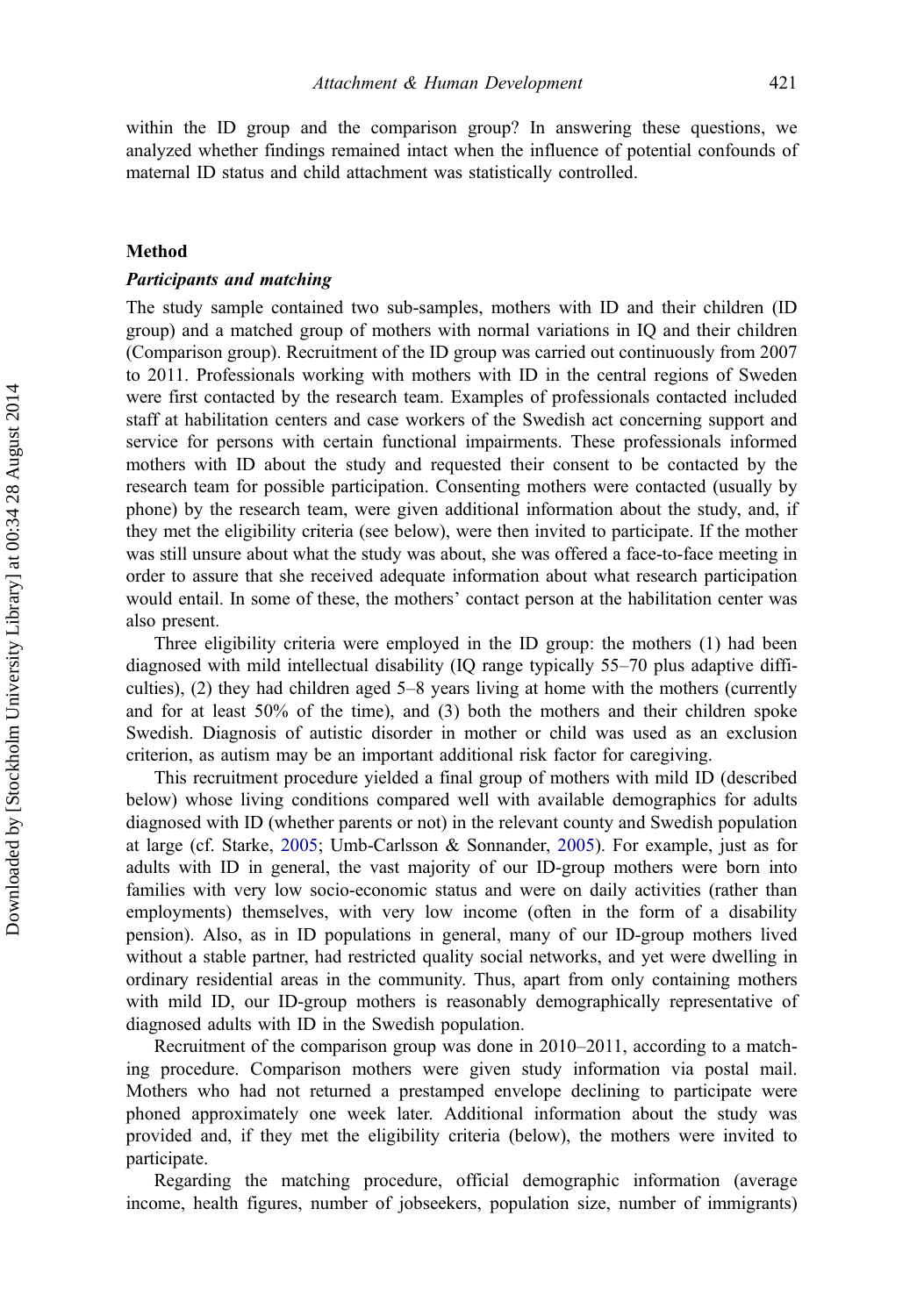was initially collected on the residential areas of the ID group families. For recruitment of the matched comparison group, the areas in and around Uppsala that most closely resembled the area occupied by a given ID group family was selected. Next, from this area, we selected mothers of children born the same year and with the same sex as the matching children of the ID group. To match the housing arrangements of ID-group mothers, comparison mothers were drawn primarily from addresses with rental apartments owned by the municipality. Comparison group mothers were selected from a register of mothers with children born in Uppsala county in the years 2002–2005. Information about maternal income and child age was collected through the national taxboard. In addition, as part of the data collection, the mothers were asked about their income and possible subsidies that may not have been revealed in the declared income figure. To make recruitment of the matched comparison group possible to achieve, we did not employ any additional matching criteria.

As described elsewhere in the literature, children of mothers with ID disproportionally grow up without their fathers in the household (e.g., Feldman, Legér, & Walton-Allen, [1997](#page-19-0)); consequently, maternal (rather than household) income was deemed the more appropriate matching variable. This was confirmed in the present study, with a higher percentage (69%) of children with mothers with ID compared to children in the comparison group (19%) growing up in father absent homes,  $p < .001$ .

Six eligibility criteria were employed in the comparison group: (1) these mother–child dyads lived in comparable (below) residential areas as the matching members of the ID group, (2) these mothers had comparable income to the matching mothers in the ID group, (3) these children lived at home with the mothers at least 50% of the time, and (4) had comparable (within  $\pm$  six months) age and (5) the same sex as the matching children in the ID group. Finally, (6) the mothers and children spoke Swedish.

A total of 26 mother–child dyads were included in both groups. However, three ID dyads and one comparison group dyad partook only in the first of two assessments (see below), resulting in missing data on child attachment in these four dyads. The data analyses to be reported were based on the 23 and 25 mother–child dyads in the ID and comparison groups, respectively, with complete data  $(N = 48)$ . The ID group contained 13 (58%) boys and the comparison group contained 14 (56%) boys.

#### Procedures

To facilitate comprehensibility for all study participants, instructions were provided in very simple and concrete language throughout the study procedures. Apart from having members in the research team with extensive experience working with ID populations, a representative of the main Swedish organization for individuals with ID provided feedback on instructions. In addition, throughout the study we repeatedly ascertained that study participants had fully understood our instructions, and we repeatedly asked for informed consent.

The data collection took place during two days, closely adjacent in time, each occasion lasting two to three hours. On the first occasion, the mothers were individually visited at home by two members of the research team. If required for practical reasons or due to the mother not consenting to home visit, they were seen in the laboratory or at a place of the mother's choice, such as the mother´s habilitation center. The main task on the first day consisted of a thorough interview, in which background information was collected and the mothers were asked about experiences of abuse, trauma, and maltreatment (see further about the iATM below). In this latter interview, we were especially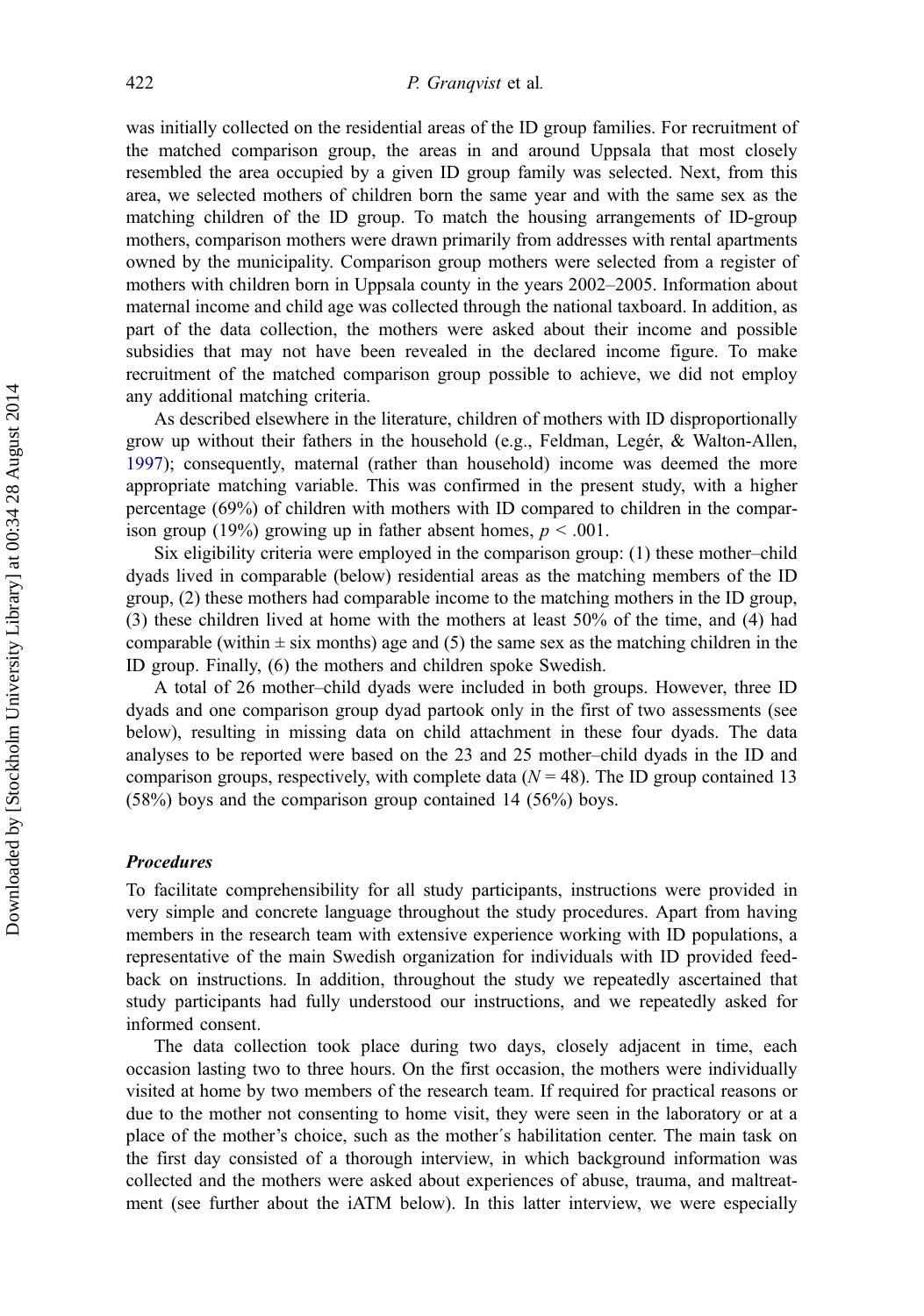careful in attending to signals of participant discomfort. One of the research team members was the main interviewer, while the other member functioned as an assessor who took notes in the event that the sound recording would fail. On the second occasion, mother–child dyads visited our laboratory for a series of joint and individual tasks. Following the mother's departure to an adjacent room, where she was individually given a block design measure of intelligence (see further about WAIS below), the child was also individually given an intelligence screen test, followed by a semi-structured attachment interview (see further about Leiter and the SAT below).

Ethical advice was sought and obtained from the regional ethical research board at Uppsala University. Mothers' written consent was obtained multiple times on both study days. Information about anonymity and the confidential nature of the study was explained to the mothers. We explained that participation was fully voluntary and that as participants they would have the right to withdraw from participation at any point without any consequences. We also explained that the material would be used strictly for scientific purposes. Participating mothers and children were given gift cards worth a total of 500 Swedish kronor (US\$70).

#### Material and instruments

## Child attachment

A semi-structured interview, the Separation Anxiety Test (SAT; Kaplan, [1987\)](#page-19-0) was used to assess child attachment. A small unobtrusive MP3 player was used to record the interviews, which were then transcribed before coding. The separation interview pictures, drawn androgynously, were taken from the Swedish translation (Broberg, Wiberg, & Karlsson, [2000](#page-18-0)). The faces of separating child and parents were affectively neutral.

In the SAT, the participant is presented with six pictures of parent–child separations of varying severity (e.g., the parents go out in the evening and leave the child at home; the parents go away for two weeks and give the child a gift as they leave; the parents tell the child, who is in bed, goodnight and leave the room in the evening). The examiner describes what happens prior to each separation, and then follows up with questions about what the pictured child feels, why the child feels that way, and what the child will do. In addition, 15 follow-up probes about possible feelings are used in four of the situations.

We used both the categorical coding system and the continuous Emotional security scale. First, the SAT transcript was considered *secure-resourceful*  $(B)$  if the child (a) ascribed vulnerable feelings, such as sadness, anger, and distress to the pictured child, and also (b) was able to provide a constructive solution for what the pictured child would do in the majority of situations (e.g., persuading the parents not to leave, social or independent but constructive and detailed play).

Second, the transcript was judged *insecure/avoidant-inactive*  $(A)$  if the child gave responses to the "feel questions" implying distress in the pictured child but in the absence of constructive, detailed solutions to the "do questions" (e.g., "I don't know", "Nothing"). Third, the text was considered *insecure/ambivalent-aggressive (C)* if the pictured child displayed aggressive/passive aggressive behaviors against parents, contradictory solutions (e.g., hit parents, seek parental contact) or role-reversing behaviors (e.g., bring parents a gift).

Finally, the text was judged *insecure/disorganized-fearful (D)* if the child or pictured child seemed inexplicably afraid and unable to do anything about it. Indices of fear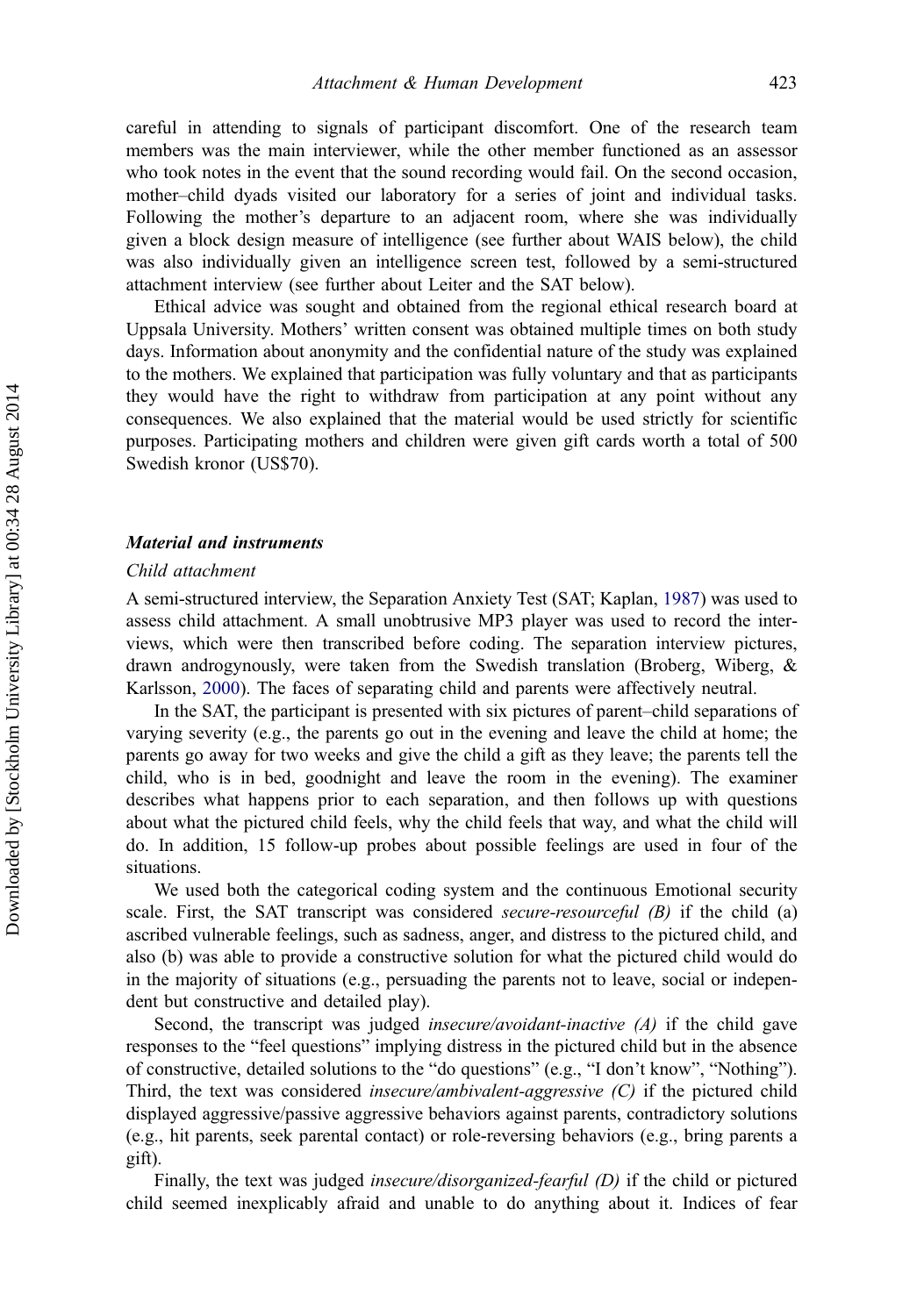included prolonged and repeated silences and whispering, linguistic disorganization (e.g., "yes-no-yes-no-yes-no"), and catastrophic fantasies in which the parents or child died. Disorganized classifications were also made based on a participating child's out-of-control behavioral disorganization (e.g., hitting and being mean to the examiner). Secondary disorganized classifications (e.g., B/D) were used when clear signs of disorganization were present but at insufficient levels for a primary disorganized classification.

The SAT system, as adapted by Kaplan, has shown adequate developmental validity. SAT classifications have been found related to the same individuals' strange situation classifications with mother in infancy, to display concurrent relations to observed reunion behavior in the 6th-year-reunion procedure, and to display prospective links to Adult Attachment Interview classifications in early adulthood (Grossmann et al., [2002;](#page-19-0) Jacobsen & Hofmann, [1997](#page-19-0); Main & Cassidy, [1988](#page-20-0); Main et al., [1985,](#page-20-0) [2005\)](#page-20-0).

Besides using the SAT classifications, analyses were conducted with the continuous  $(1-9)$  emotional *Security* scale, where low scores denote marked insecurity and high scores denote marked security. Continuous security scores were used to retain all available variance, some of which is lost when relying only on the classifications. For the same reason, we constructed continuous *Disorganization scores*, where  $0 =$  no D classification,  $1 =$  secondary D classification, and  $2 =$  primary D classification.

Interviews were coded by the first author, who was blind to all other data except participant sex. This main coder was personally trained by and achieved full reliability (>80%) with Dr. Nancy Kaplan across all four categories on more than 30 transcripts. For reliability purposes, 20 interviews were also coded by the second author, who had been trained by the first author with Dr. Kaplan's permission, and achieved full reliability across 30 transcripts. Inter-observer agreement across the four main categories in the present sample was  $85\%, K = .77$ ; intraclass correlations (based on single measures) on the continuous security and disorganization scores  $=$  .83 and .84. Disagreements were resolved through discussion.

#### History of maternal abuse, trauma, and maltreatment

Prevalence and frequency of abuse, trauma, and maltreatment in the mothers' biographies were assessed with a semi-structured interview devised for this study: the interview for Abuse, Trauma, and Maltreatment (iATM; Granqvist, Forslund, Fransson, Springer, & Lindberg, [2006](#page-19-0)). This interview contains 30 specific, open-ended questions, inspired by three other widely used instruments: the Adult Attachment Interview [AAI], Main, Goldwyn, and Hesse, [2003;](#page-20-0) the Early Trauma Interview, Bremner, Vermetten, and Mazure, [2000](#page-18-0); and the Colorado Adolescent Rearing Inventory, Crowley, Mikulich, Ehlers, Hall, and Whitmore, [2003](#page-18-0). The main questions are grouped into three sections. The first section (12 questions) concerns experiences of neglect, gross mismanagement, emotional abuse, traumatic loss/separation, witnessing serious violence, and general traumas (e.g., "Did your parents/caregivers ever withdraw from you at length because they were, for example, too tired, depressed, drunk, or under the influence of drugs to manage?"). The second and third sections contain questions about physical abuse (10 questions; e.g., "Has it ever happened that you have been beaten so hard or so many times that it was lastingly painful or left marks on your body afterwards, whether you were beaten with hands or objects?") and sexual abuse (six questions; e.g., "Has it ever happened that you have been forced to have sex with someone?"), respectively. Although we strived to obtain a comprehensive list of ATM events, no such list would be exhaustive. Therefore, the final questions captured other overwhelmingly frightening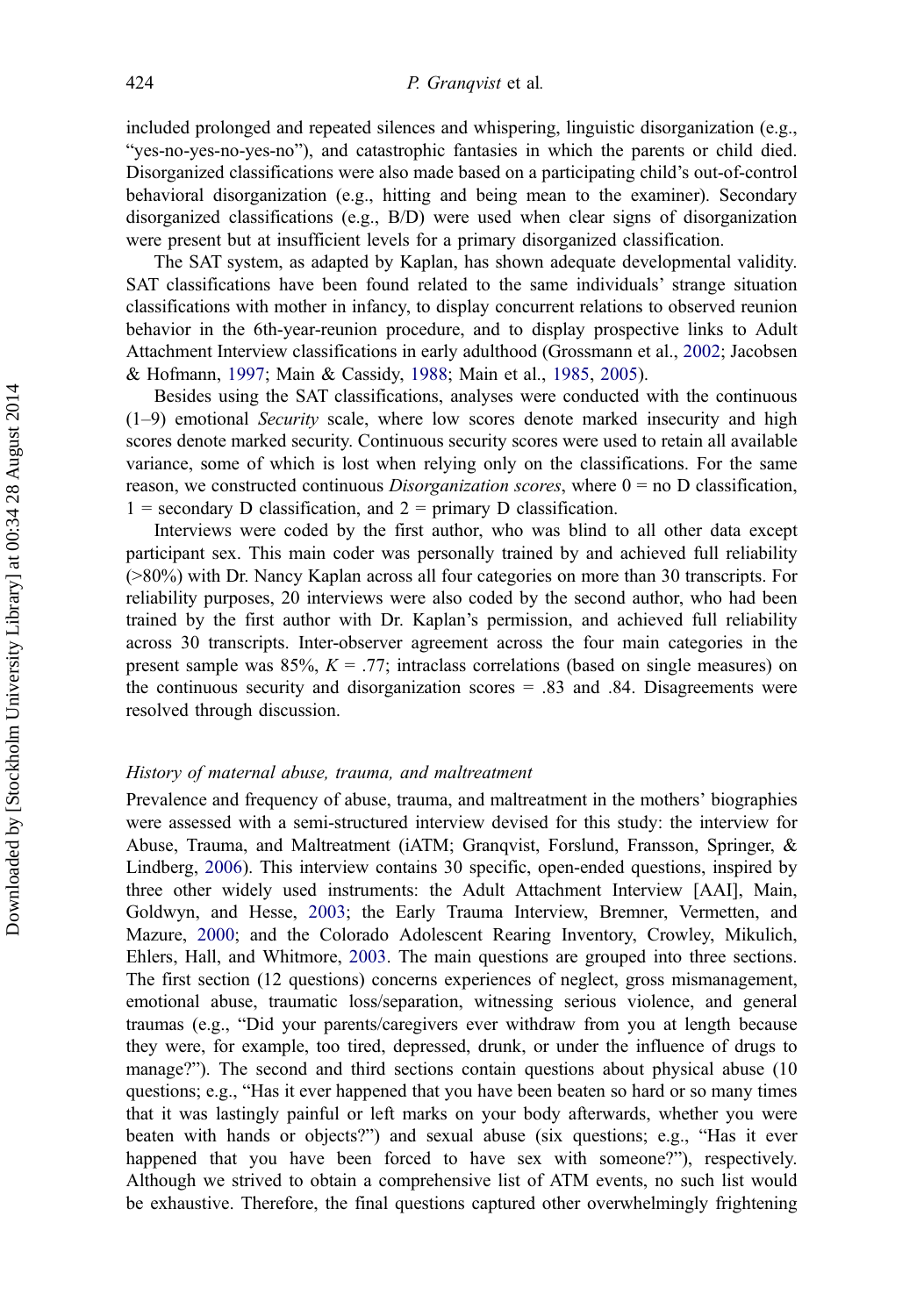experiences encountered and whether the interviewee regarded any of the events discussed as examples of abuse.

An affirmative response to any one of the main questions was followed by standardized probes to get a more detailed description of the event and the interviewee's feelings at the time, about the perpetrator(s), how frequently it happened, the age of the interviewee at the time of occurrence(s), and (in the case of sexual abuse) whether physical force or violence was involved (e.g., "Can you describe what happened in a bit more detail?", "Where did it happen?", "When did it happen/how old were you at the time?"). In order not to overidentify ATM, the interviews were coded according to conservative criteria so that if erring on any side, we would err on the cautious side of not assuming presence of ATM (cf. Main, Goldwyn, & Hesse's, [2003,](#page-20-0) criteria within the AAI coding system).

The interviews were first coded for prevalence and frequency of emotional abuse, physical abuse, sexual abuse, neglect, traumatic loss/separation, and witnessing serious violence (see Appendix 1 for a description of these categories). Frequency assignments were made using mutually exclusive categorization for any given behavior. For example, even if acts of sexual abuse had been performed using physical force, such an event was only coded as sexual (not physical) abuse. Also, any additional within-category frequency assignment required a new, temporally distinct situation. For example, a severe beating, consisting of two caregivers repeatedly hitting the child hard in the same situation, would only receive a frequency count of 1. Two acts within the same category of abuse but in distinct situations would receive a score of 2, even if performed by the same perpetrator (i.e., the father cut the child with a knife at 6 years of age and burned the child with a lighter at 8 years of age). Prevalence was coded as 1 when any frequency assignment of at least 1 had been made; otherwise prevalence was coded as 0.

Next, six summary variables were constructed for use in subsequent analyses. First, two summary variables were constructed for frequency and prevalence, respectively, of abuse/trauma/maltreatment (ATM) by attachment figures, containing events that were conducted by or occurred within a relationship with the interviewee's attachment figures (i.e., a caregiver). These variables were based on all the aforementioned sub-categories. Similarly, two summary variables were constructed for frequency and prevalence of ATM by others (e.g., other authority figures, partners, siblings, classmates). These variables were based on the abuse categories and witnessing serious violence. The distinction between ATM by attachment figures and others is theoretically motivated by our attachment outcome variables. Finally, to obtain overall ATM variables, two summary variables were created for frequency and prevalence of *Total ATM*, representing the sum of ATM by attachment figures and others. The total ATM variables were used to economically capture accumulated ATM (cf. accumulated risk; Cyr et al., [2010](#page-19-0)).

The interviews were transcribed and coded by the second author, using fictional participant numbers. For reliability purposes, 20 interviews were coded by the first author, who was blind to all other data. Interobserver agreement for prevalence of total ATM, ATM by attachment figures, and ATM by others, ranged from 85% to 95%, range of  $K = .69 - .88$ . Intraclass correlations (based on single measures) for the corresponding number of ATM events ranged from .87 to .92. Disagreements were resolved through discussion.

#### Intelligence

Maternal and child intelligence were assessed as potential covariates. Maternal intelligence was tested by means of the "block design" subtest from Wechsler Adult Intelligence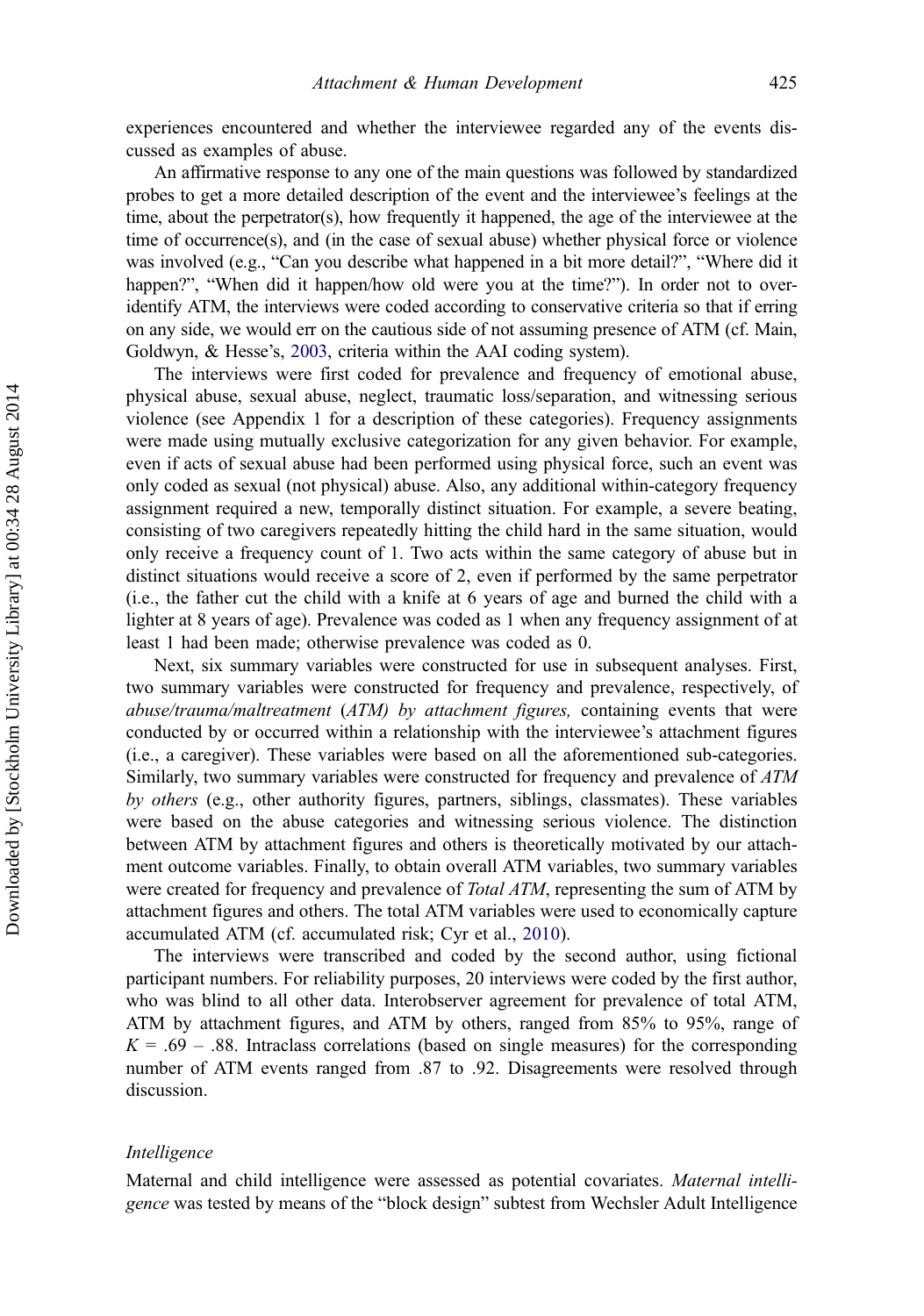Scales (WAIS-III; Wechsler, [2003](#page-21-0)). In this task, participants put together blocks to depict patterns displayed by the test-leader in a stimulus book as fast and accurately as possible. The task measures visuo-spatial/perceptual intelligence, in contrast to verbal intelligence. The task has high reliability and convergent validity (e.g., high inter-correlation with full IQ scores on WAIS-III; Wechsler, [2003](#page-21-0)).

Child intelligence was assessed using the "IQ-screen" from Leiter-R, Swedish version (Roid & Miller, [1997](#page-20-0)). Leiter-R is a nonverbal instrument that is particularly useful for children with developmental delays. The IQ-screen consists of four subtests from the visual-logic battery (i.e., the "figure-ground", "form completion", "sequential order", and "repeated patterns" tasks). The IQ screen has good reliability and convergent validity (e.g., high inter-correlation with full IQ scores on WISC-III; Roid & Miller, [1997](#page-20-0)).

# Results

## Matching and preliminary analyses

Background variables for the two study groups are displayed in Table 1. As can be seen in the table, the groups did not differ significantly on the matching variables of maternal income and child age. In addition, number of children in the household and maternal age were comparable. In contrast, and validating the ID vs. comparison group distinction, mothers with ID were substantially lower in intelligence than mothers in the comparison group  $(d = -3.10)$ . Similarly, and not surprisingly given the heritability of intelligence, children in the maternal ID group also had lower intelligence than children in the comparison group  $(d = -.76)$ .

We conducted a number of preliminary analyses to address whether child sex along with potential confounds of group status (maternal/child intelligence and father absence) were related to child attachment within each study group. To maximize statistical power while also keeping the number of analyses within reasonable limits, we utilized the continuous attachment security and disorganization scores, rather than the attachment categories, in these analyses.

First, differences between boys and girls were tested. In line with other findings from comparable age groups (e.g., Del Giudice, [2008\)](#page-19-0), boys were scored as significantly higher on disorganization than girls, though specifically in the comparison group ( $p < .05$ ). No other sex differences were observed; thus, sex was unrelated to attachment in the ID

|                                 | ID group      |            | Comparison group |            |           |
|---------------------------------|---------------|------------|------------------|------------|-----------|
|                                 | M(SD)         | Range      | M(SD)            | Range      |           |
| Maternal income <sup>a</sup>    | 11.66(5.36)   | $1 - 24$   | 14.56 (9.26)     | $2 - 47$   | 1.38      |
| Child age (months)              | 78.97 (14.77) | $60 - 103$ | 78.73 (14.92)    | $61 - 106$ | .06       |
| Number of children <sup>b</sup> | 2.19(1.13)    | $1 - 5$    | 2.27(0.67)       | $1 - 3$    | .30       |
| Maternal age (years)            | 34.15 (5.94)  | $25 - 44$  | 34.08 (5.41)     | $21 - 47$  | .05       |
| Maternal intelligence           | 22.57 (8.97)  | $8 - 41$   | 50.20 (8.85)     | $30 - 63$  | $10.77**$ |
| Child intelligence              | 97.35 (13.97) | $74 - 127$ | 107.88 (13.85)   | $87 - 135$ | $2.96*$   |

Table 1. Sample background description and tests of differences.

Note: \*  $p < .01$ ; \*\*  $p < .0001$ .<br><sup>a</sup> Declared monthly income plus reported subsidies in Swedish kronor (SEK), thousands.

b Defined as number of children in the household.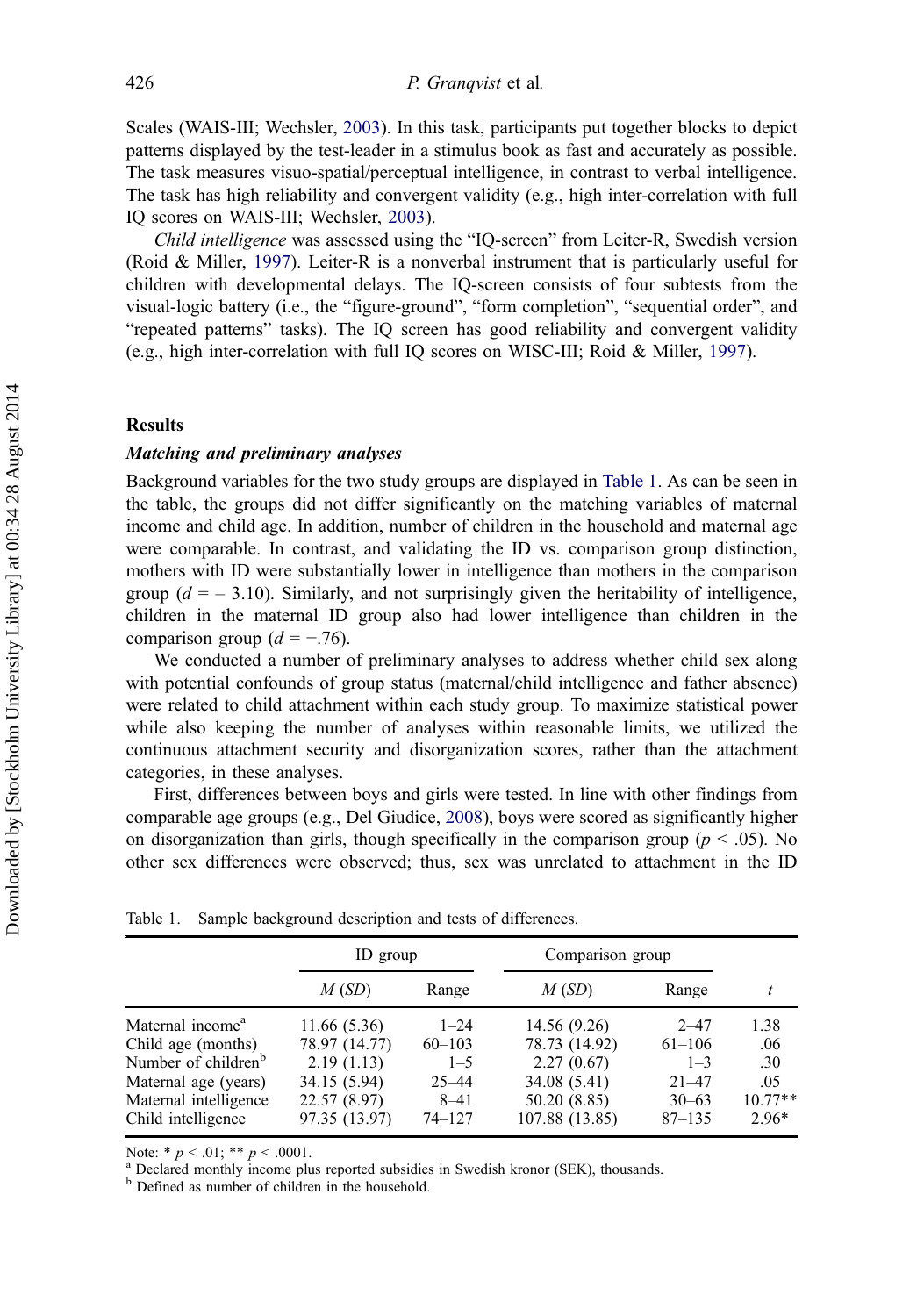<span id="page-12-0"></span>group. Consequently, child sex was included as covariate in subsequent supplemental analyses on disorganization in the comparison group.

Second, and not surprisingly given the heritability of intelligence, child intelligence was significantly related to maternal intelligence in the total sample  $(r = .32, p < .05)$ , though not within either study group. Further, maternal intelligence was unrelated to child attachment variables in both sub-samples (all  $rs \leq \pm 22$ , n.s.). Similarly, child intelligence was unrelated to security in both sub-samples ( $rs < .26$ ,  $n.s$ .). However, child intelligence was related to disorganization in the comparison group ( $r = -0.41$ ,  $p < 0.05$ ), although not in the ID group ( $r = -0.05$ , n.s.). Consequently, child intelligence was included as a covariate in supplemental analyses of disorganization in the comparison group.

Finally, within the ID group, children from father absent homes were significantly lower in security ( $p < .05$ ) but were not higher on disorganization (*n.s.*) than children from father present homes. No significant differences were observed within the comparison group. Consequently, father absence was included as a covariate in supplemental analyses of security in the ID group.

#### Mothers' Intellectual Disability (ID) and their children's attachment representations

The distribution of the children's attachment representations, using categorical data, in the two study groups is shown in Table 2. Roughly a third of children of mothers with ID had a secure attachment representation, and roughly a third had an avoidant classification. The final third was evenly divided between resistant and disorganized classifications. Thus, roughly one sixth of these children had a primary disorganized classification.

Table 2 reveals that while the ID group children appear somewhat less secure and more resistant than the comparison group, the cross-tabulation was not significant,  $\chi^2$  $(3) = 3.12$ ,  $p = .37$ , *Cramer's*  $V = .25$ . In addition, we tested group mean differences on the continuous security and disorganization scores, by means of  $t$  tests. Results from these analyses are depicted in Table 3.

Table 2. Attachment distribution among children with Intellectually Disabled (ID) mothers and mothers from the matched comparison (Comp) group.

|            | Secure  | Avoidant  | Resistant | Disorganized | Total        |
|------------|---------|-----------|-----------|--------------|--------------|
| ID group   | 8(35%)  | $7(30\%)$ | 4(17%)    | 4(17%)       | 23 $(100\%)$ |
| Comp group | 13(52%) | 8(32%)    | 1(4%)     | 3(12%)       | $25(100\%)$  |

Note:  $\chi^2$  (3) = 3.12,  $p = .37$ .

Table 3. Differences on continuous child attachment variables between children in the Maternal Intellectual Disability (ID;  $n = 23$ ) and comparison (Comp;  $n = 25$ ) groups plus results from t tests and effect sizes  $(ds)$  of differences in means.

|                                              |             | ID group    |             | Comp group  |       |               |
|----------------------------------------------|-------------|-------------|-------------|-------------|-------|---------------|
|                                              | М           | SD          | M           | SD          |       |               |
| Child attachment security<br>Disorganization | 4.60<br>.48 | 1.85<br>.79 | 5.55<br>.28 | 1.71<br>.68 | 1.86+ | $-.53$<br>.27 |

Note:  $+p < .10$ ; two-tailed.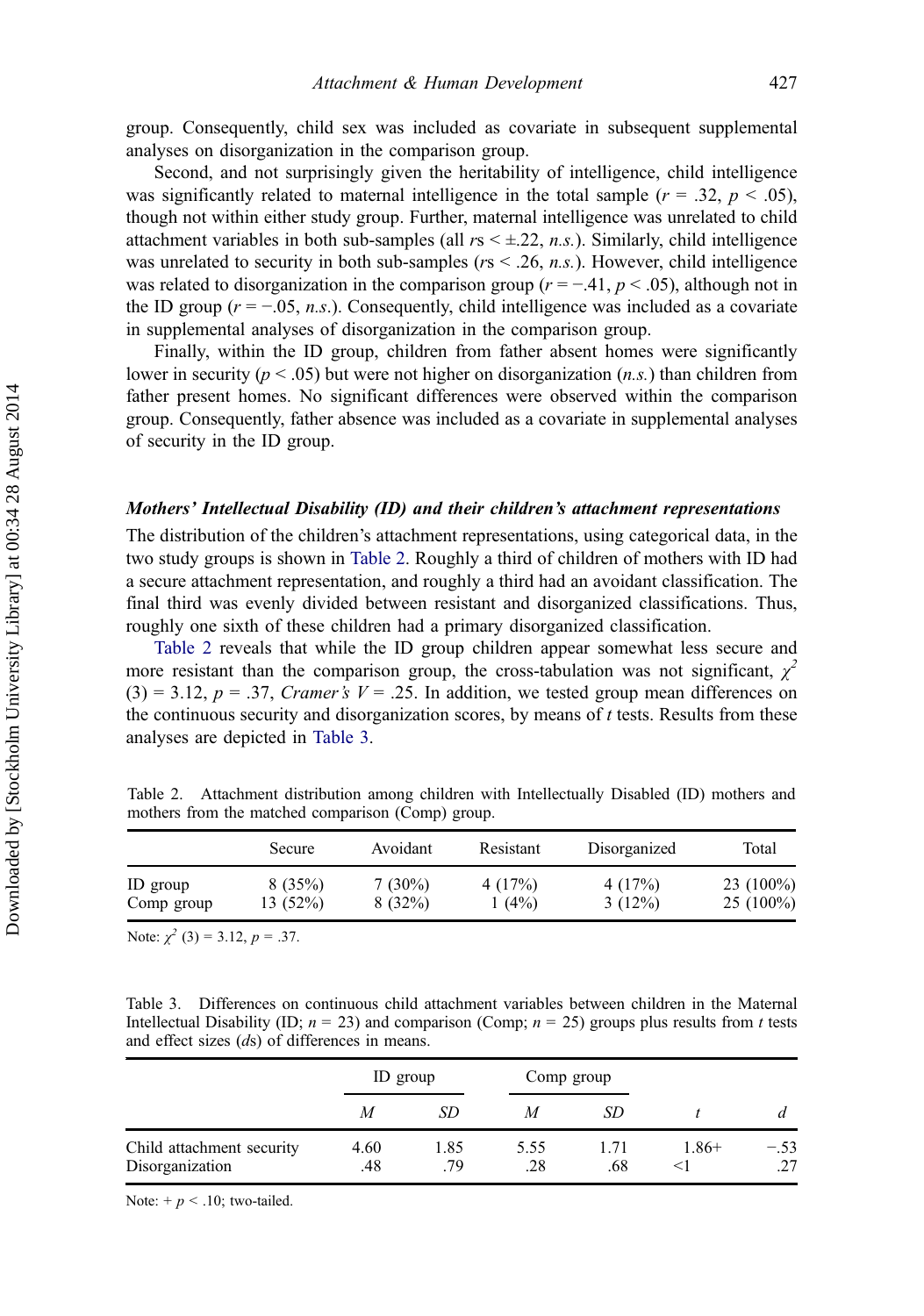[Table 3](#page-12-0) shows that children of mothers with ID had marginally lower scores on security, at a medium effect size level (Cohen, [1988](#page-18-0)). Notably however, children in both groups had a normative (4–6) mean score in security, with substantial variation around means (i.e., range from  $1-9$  in the ID group,  $2-9$  in the comparison group; see [Table 3](#page-12-0) for SDs). Disorganization means did not differ between groups.

#### Maternal Intellectual Disability (ID) and history of abuse/trauma/maltreatment

To explore the prevalence of abuse, maltreatment, and trauma (ATM) in ID-group mothers' biographies, the percentages of mothers with ID who had experienced ATM according to the different coding sub-categories were calculated. A slight majority of mothers with ID had experienced physical abuse (60%) and/or sexual abuse (58%) and a large minority had experienced emotional abuse (38%) and/or neglect (35%). Further, a minority of mothers with ID had experienced traumatic loss/separation (17%) and/or witnessed serious violence (15%). In sum, the prevalence of ATM among mothers with ID was very high. In fact, as can be seen in Table 4, more than 90% of mothers with ID had experienced some ATM; 74% had experienced at least two types of ATM.

Of mothers in the comparison group, proportions for specific types of ATM ranged from 4% for traumatic loss/separation and 8% for witnessing serious violence, via 12% for sexual abuse and 19% for both emotional abuse and/or neglect, to 28% for physical abuse. In sum, and as can be seen in Table 4, roughly a third of comparison mothers had experienced some ATM; 20% had experienced at least two types of ATM.

To keep the number of statistical analyses within reasonable limits, we did not test whether the prevalence (i.e., proportions) of ATM sub-categories differed between groups. However, we did test differential prevalence between groups on the three summary variables (ATM by attachment figures, ATM by others, and total ATM) by means of three (two-by-two) chi square analyses (Table 4, third column). The proportions were significantly different in all comparisons, with a particularly large difference on total ATM.

Next, we compared the mean number of ATM events between study groups (Table 4, columns on the right), by means of  $t$  tests. Mothers with ID had encountered a

Table 4. Prevalence and means on maternal abuse/maltreatment/trauma for mothers in the Maternal Intellectual Disability (ID;  $n = 23$ ) and comparison (Comp;  $n = 25$ ) groups, and results from significance tests of differences in proportions and means plus effect sizes.

|                                                     | ID<br>group       | Comp<br>group   |                         |                  | ID<br>group                                                    | Comp<br>group |           |     |
|-----------------------------------------------------|-------------------|-----------------|-------------------------|------------------|----------------------------------------------------------------|---------------|-----------|-----|
|                                                     | $f(\% )$          | $f(\%)$         | $\chi 2^{\rm a}$        | Cont.<br>$r^{b}$ | M(SD)                                                          | M(SD)         |           | d   |
| $ATM - attachment$ 17 (73) 8 (31) 8.43**<br>figures |                   |                 |                         |                  | $.55$ 1.31 (1.22) $.58$ (1.06) 2.30*                           |               |           | .63 |
| $ATM - others$<br>Total ATM <sup>c</sup>            | 18 (76)<br>21(91) | 8 (31)<br>8(31) | $10.33**$<br>$17.62***$ | .60<br>.73       | $1.58(1.36)$ .46 (.95)<br>2.88 (1.95) 1.04 (1.77) 3.57*** 1.00 |               | $3.43***$ | .98 |

Note:  $*p < .05$ ;  $*^*p < .01$ ;  $**^*p < .001$ ; two-tailed.<br><sup>*a*</sup> Fisher exact = .000, .005, and .002 for Total ATM, ATM by attachment figures, and by others; <sup>b</sup> Contingency coefficient;

<sup>c</sup> Abuse, Trauma, and Maltreatment.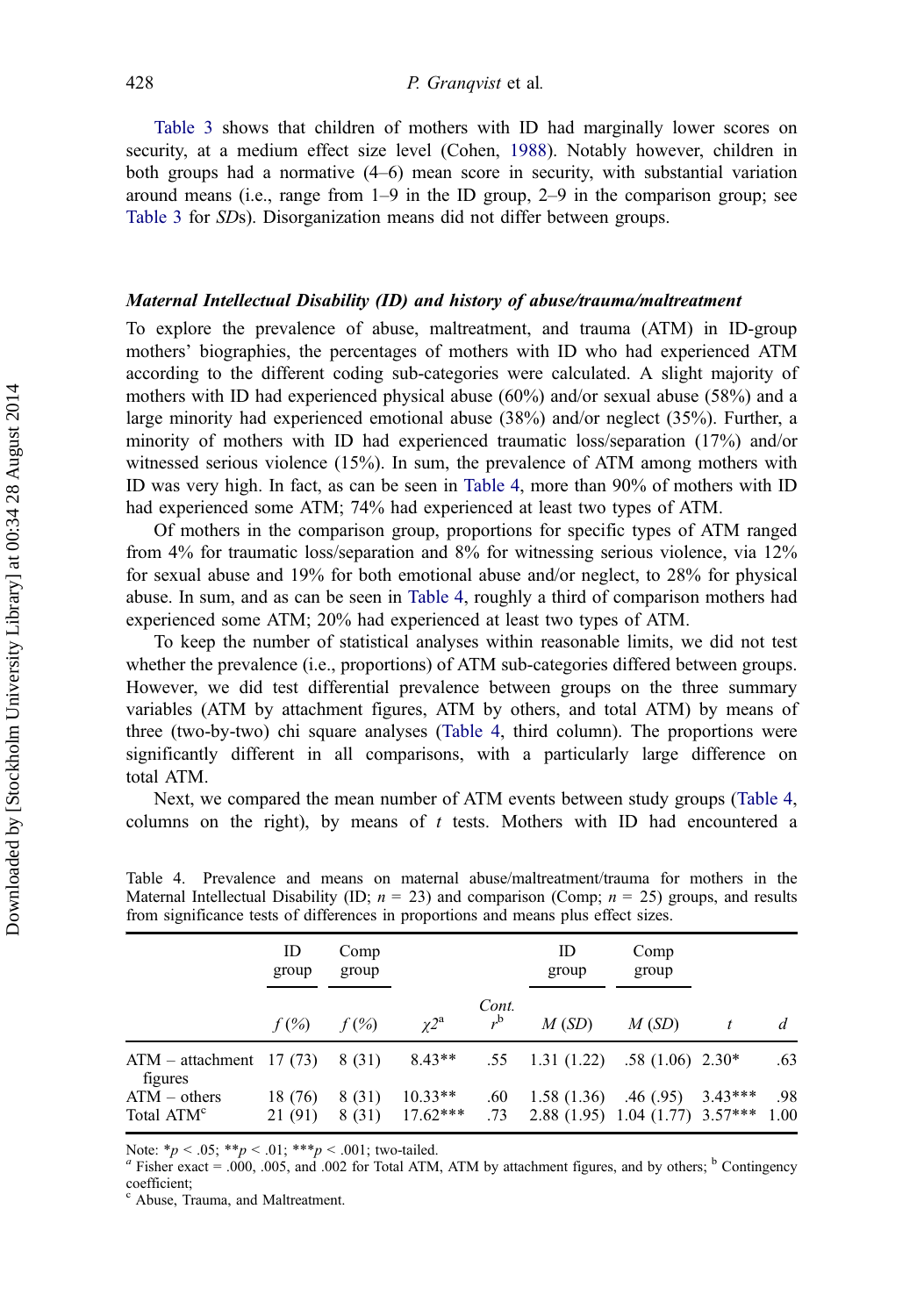<span id="page-14-0"></span>significantly higher number of ATM events both by attachment figure(s) and others. The effect size for ATM by attachment figures was medium, the other two effect sizes were large.

# Maternal history of abuse/trauma/maltreatment and children's attachment representations

Pearson correlations were computed to examine relations between history of maternal ATM and continuous child security and disorganization scores, separately in the two study groups. As the vast majority of mothers with ID had encountered some ATM, and in order to obtain sufficient variance, we used number of ATM events in these analyses rather than prevalence. Results are shown in Table 5.

Table 5 shows that for the maternal ID group, child security was inversely related to maternal history of ATM by attachment figures (marginally) and to total ATM. In contrast, child disorganization scores were positively linked to maternal history of ATM by attachment figures, to ATM by others (marginally), and to total ATM.

Results within the comparison group were consistently non-significant and descriptively weaker. In fact, four correlations (out of six) were marginally or significantly stronger in the maternal ID than in the comparison group (see Table 5), despite notably limited statistical power for these tests.

#### Supplementary analyses

We performed two sets of supplemental one-way ANCOVAs and partial correlations to test whether the significant and marginally significant findings on child security and disorganization from the primary tests of research questions remained intact when we included relevant covariates (i.e., child sex, child intelligence, father absence) from the preliminary analyses. To simplify analyses and maximize statistical power, these analyses were performed only on the continuous attachment variables. First, the marginally significant difference between the ID and comparison groups on child security dropped to non-significance following inclusion of the relevant covariates (i.e., child sex, father absence),  $F(1, 44) = .12$ , n.s.,  $np = .003$ .

Second, within the ID group, the links between maternal ATM and child security remained marginally significant for ATM by the mothers' attachment figures, partial

Table 5. Pearson product moment correlations between maternal abuse/trauma/maltreatment and child continuous attachment security and disorganization in the Maternal Intellectual Disability Group (ID;  $n = 23$ ) and comparison group (Comp;  $n = 25$ ) plus differences in correlations across the two study groups according to Fisher Z tests.

| Maternal abuse/                                           |                                     | ID group                       | Comp group              |                              |  |
|-----------------------------------------------------------|-------------------------------------|--------------------------------|-------------------------|------------------------------|--|
| trauma/maltreatment (ATM)                                 | Security                            | Disorganization                | Security                | Disorganization              |  |
| $ATM - attachment figures$<br>$ATM - others$<br>Total ATM | $-.38 + (a)$<br>$-.30$<br>$-45*(a)$ | $.53**a$<br>$.39+$<br>$.62**a$ | .14(b)<br>.04<br>.08(b) | $-.13b$<br>$-.02$<br>$-.05b$ |  |

Note: Corresponding correlations with different subscripts across study groups differ significantly according to Fisher Z tests (marginally significant differences are placed in parentheses).

+  $p$  < .10; \* $p$  < .05; \*\* $p$  < .01; two-tailed.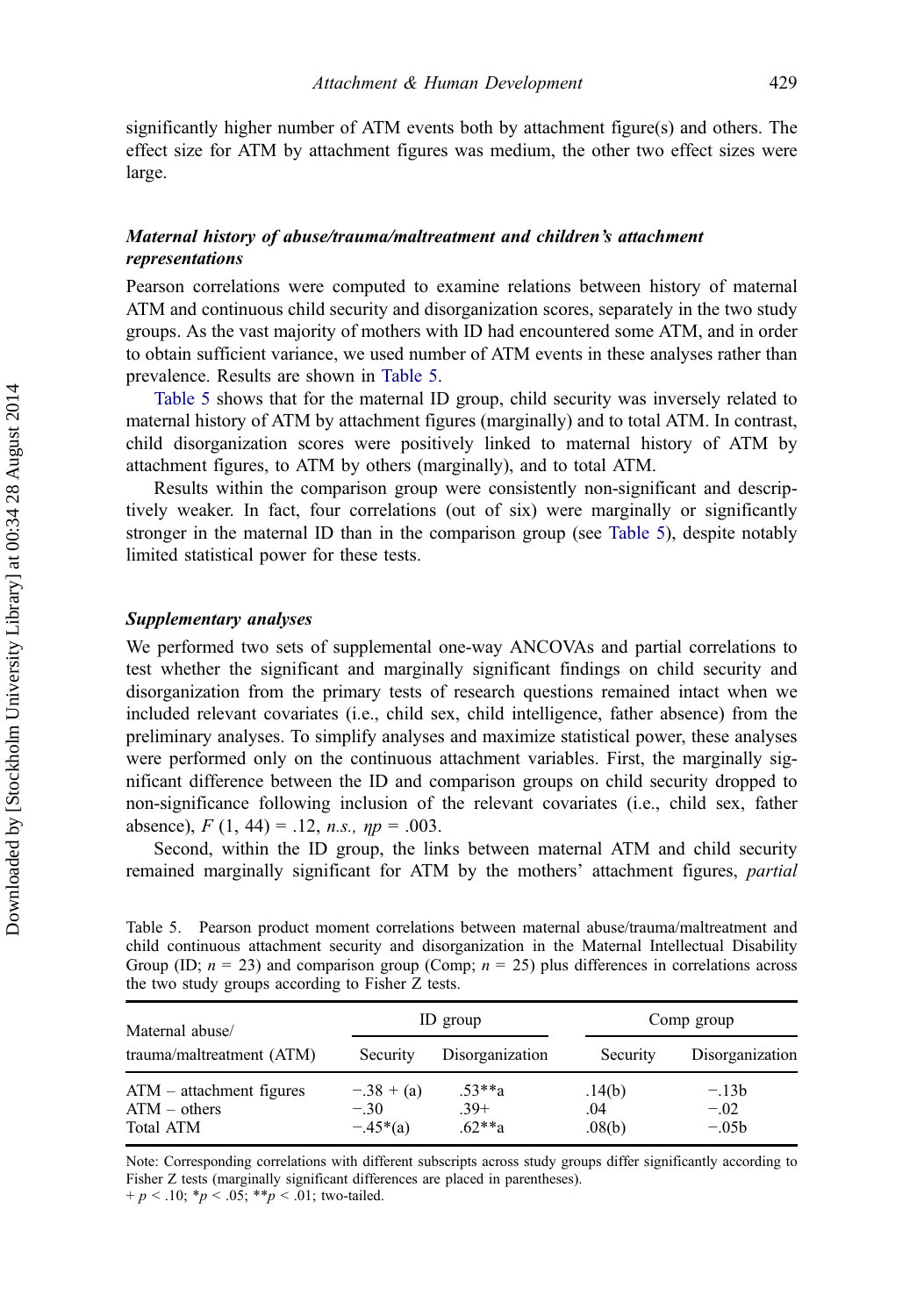$r = -0.37$ ,  $p < 0.10$ , and significant for total ATM, partial  $r = -0.42$ ,  $p = 0.05$ , when the relevant covariate (i.e., father absence) was partialled out. Notably, as child disorganization was unrelated to all confounds considered, the bivariate links between child disorganization and maternal ATM (reported in [Table 5\)](#page-14-0) may be interpreted as unique contributions from maternal ATM to child disorganization specifically within the ID group.

#### **Discussion**

Based on their recent review of attachment studies in intellectual disability (ID) populations, Schuengel et al. ([2013,](#page-20-0) p. 34) concluded that: "If attachment behavior is problematic, the problem is in the attunement between individual and context, not only the individual". As demonstrated in this study, the importance of context extends to the children cared for by mothers with ID. The ID-group mothers had experienced highly elevated levels of abuse, trauma, and maltreatment (ATM). Moreover, among mothers with ID, ATM was a unique risk factor for child insecurity and disorganization, over and above the effects of the potential confounds considered (i.e., maternal/child intelligence, child sex, father absence).

An important set of "positive" findings in this study was that a large majority (>80%) of children with mothers with ID had a primary organized attachment representation, a substantial minority (35%) had a secure (including prototypically secure, "B3") representation, and their mean on the continuous security variable was in the normative range, though with substantial variation. These findings resonate with the literature on attachment among individuals with ID (Schuengel et al., [2013\)](#page-20-0). Also, these findings lead us to question any automaticity that could be assumed for maternal ID as a risk factor per se for children's attachment (cf. Booth et al., [2005;](#page-18-0) Gillberg & Geijer-Karlsson, [1983](#page-19-0)). Conceivably, the emotional underpinnings of the most consistent predictor of child security, namely sensitive caregiving, are likely to have been strongly phylogenetically channeled and are unlikely to require normal levels of intelligence. Thus, normal parental intelligence is unlikely to be a necessary condition for child security.

Regarding developmental contexts, the results from this study converge with many studies showing a large overrepresentation of ATM in the life histories of individuals with ID. In the introduction, we noted the risk for inflated estimates of abuse and maltreatment in this population. For that reason, we employed detailed semi-structured interviews, which were coded by independent interview coders, using relatively conservative ATM criteria (cf. Main et al., [2003](#page-20-0)). Nevertheless, an overwhelming majority of mothers with ID had been subjected to ATM, and most to two or more sub-types. Moreover, ATM was likely to have been conducted both by attachment figures during childhood and by others later in life.

Our within-group analyses and tests of differences in correlations across study groups suggested that maternal history of ATM is a notable risk factor for child disorganization and insecurity especially for mothers with ID. We speculate that mothers with ID may have less resources (internally and/or externally, e.g., absent marital support) than mothers with normal intelligence to withstand and/or repair the debilitating effects of ATM, and especially ATM by attachment figures. Although ID-group mothers' experiences of ATM by others later in life were also trend-significantly related to child disorganization, ATM by these mothers' attachment figures early in life appeared to assert the descriptively most deleterious influence on child disorganization and insecurity. However, considering the high levels of ATM that were typically encountered by the ID-group mothers, the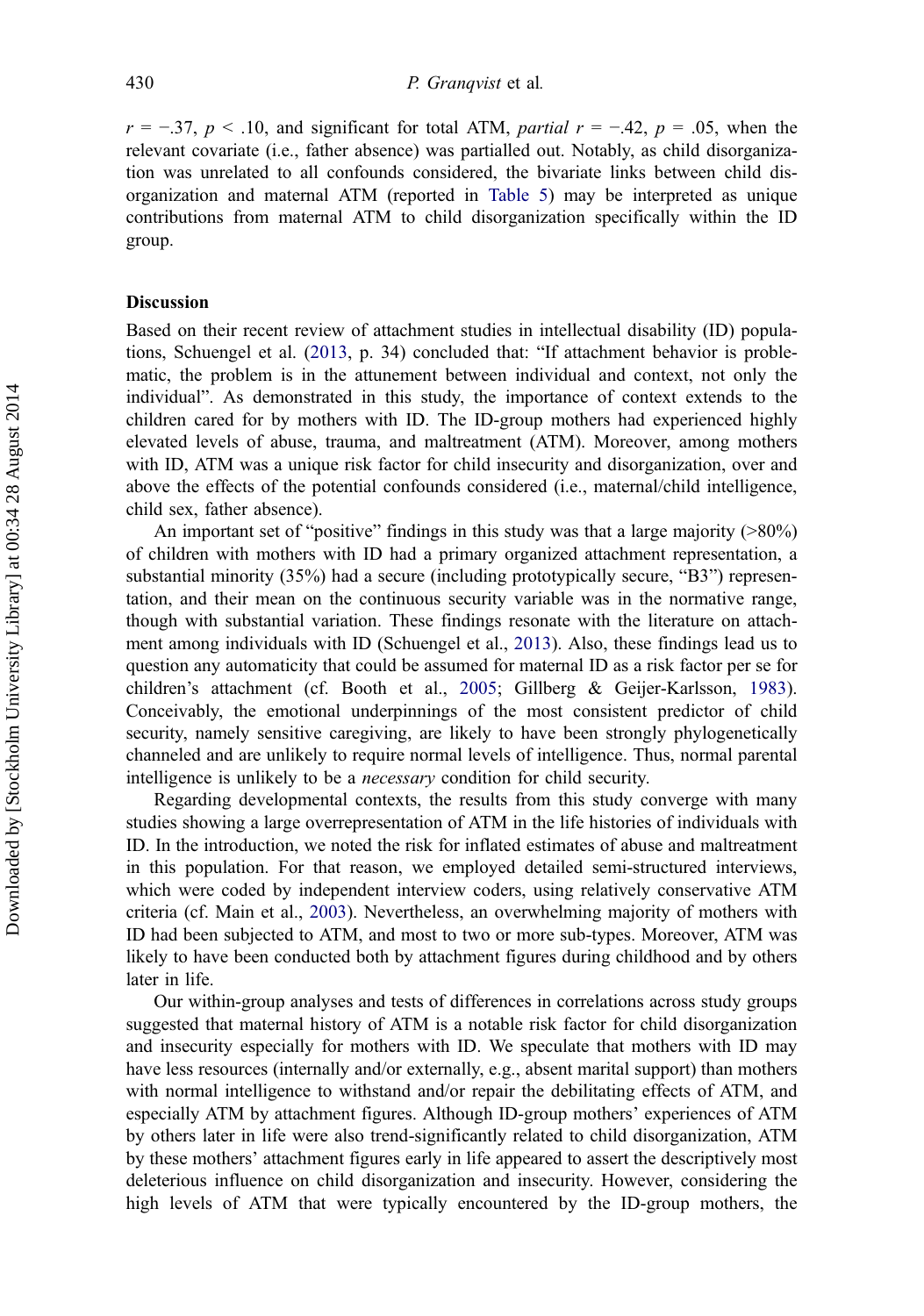resilience implied in the moderate to high prevalence of secure and organized attachment among their children is also noteworthy.

This study had both methodological strengths and limitations, with implications for future research. Regarding limitations, we have framed this as a small-group study in view of its relatively low number of participants. Thus, our results and conclusions should be interpreted cautiously, and might best be viewed as hypotheses generating. Also, the low sample size limited statistical power. Although many key findings were statistically fully significant, several small- and medium-sized effects failed to reach full significance.

Relatedly, the generalizability of our findings might be questioned. As our ID-group mothers had custody of their children, their representativeness for the population of mothers with ID might also be questioned in view of the finding that a substantial proportion of mothers with ID lose custody of their children (e.g., Llewellyn et al., [2003](#page-19-0); Morch et al., [1997](#page-20-0)), implying that our ID-group mothers might be better than average in functioning. The spectrum of "mild" intellectual disability is large both with regard to the mental retardation as such and its associated functional impairment. On the other hand, as is typically the case in ID research, all mothers with ID studied had been diagnosed with ID and were enrolled with habilitation services, thus representing a "clinical" population with a potentially higher problem load than that of undiagnosed mothers with ID from the general population. In addition, their very high ATM prevalence, which compares with previous samples of high-risk ID-group mothers (McGaw et al., [2010;](#page-20-0) Seagull & Scheurer, [1986](#page-20-0)), suggests that our ID-group mothers were not a selected low-risk group. Whether they were for some reason nevertheless better than average in functioning and whether their children were therefore disproportionately secure and organized cannot be determined here. There is clearly a need for future research on this population to shed light on the representativeness of our findings.

To address representativeness, future studies with larger samples, including mothers with ID from the general population, should be conducted. To specifically counteract the possibility that forced child custody placement leads to unrepresentative samples at higher child ages, such studies might profitably be conducted on infants or toddlers (e.g., using the strange situation; Ainsworth et al., [1978](#page-18-0)). An additional advantage with such a set-up is that, unlike in the SAT, attachment would be relationship-specific. However, a caveat against behavioral attachment methods in disability samples is that disorganized attachment rates could be inflated, as disorganization is identified partly by behaviors (e.g., stereotypical and anomalous movements) that may be more common in ID samples due to neurological disturbance rather than a disorganization-producing interaction history (Main, personal communication, 2006; cf. Main et al., [2011](#page-20-0); Schuengel et al., [2013](#page-20-0)).

Another limitation is the cross-sectional design utilized, which limits our ability to draw conclusions about process direction. Although it is nonsensical to suggest that child attachment causes maternal ID status, let alone maternal ATM, prospective studies could be informative regarding the roles of maternal attachment representations as well as maternal sensitivity and other aspects of caregiving in relation to child attachment. For example, do maternal disorganization/unresolved trauma and atypical caregiving predict disorganized attachment also among children of ID parents? The strong maternal ATM to child disorganization links observed in this study suggest that the former might be the case, but determining whether the mothers were in fact disorganized/unresolved with respect to abuse or loss would have required inclusion of the AAI. Notably also, accumulation of several environmental risk parameters appears to suffice in predisposing for child disorganization (Cyr et al., [2010\)](#page-19-0). In addition, do maternal security and sensitivity predict child security? And is secure attachment a protective and disorganized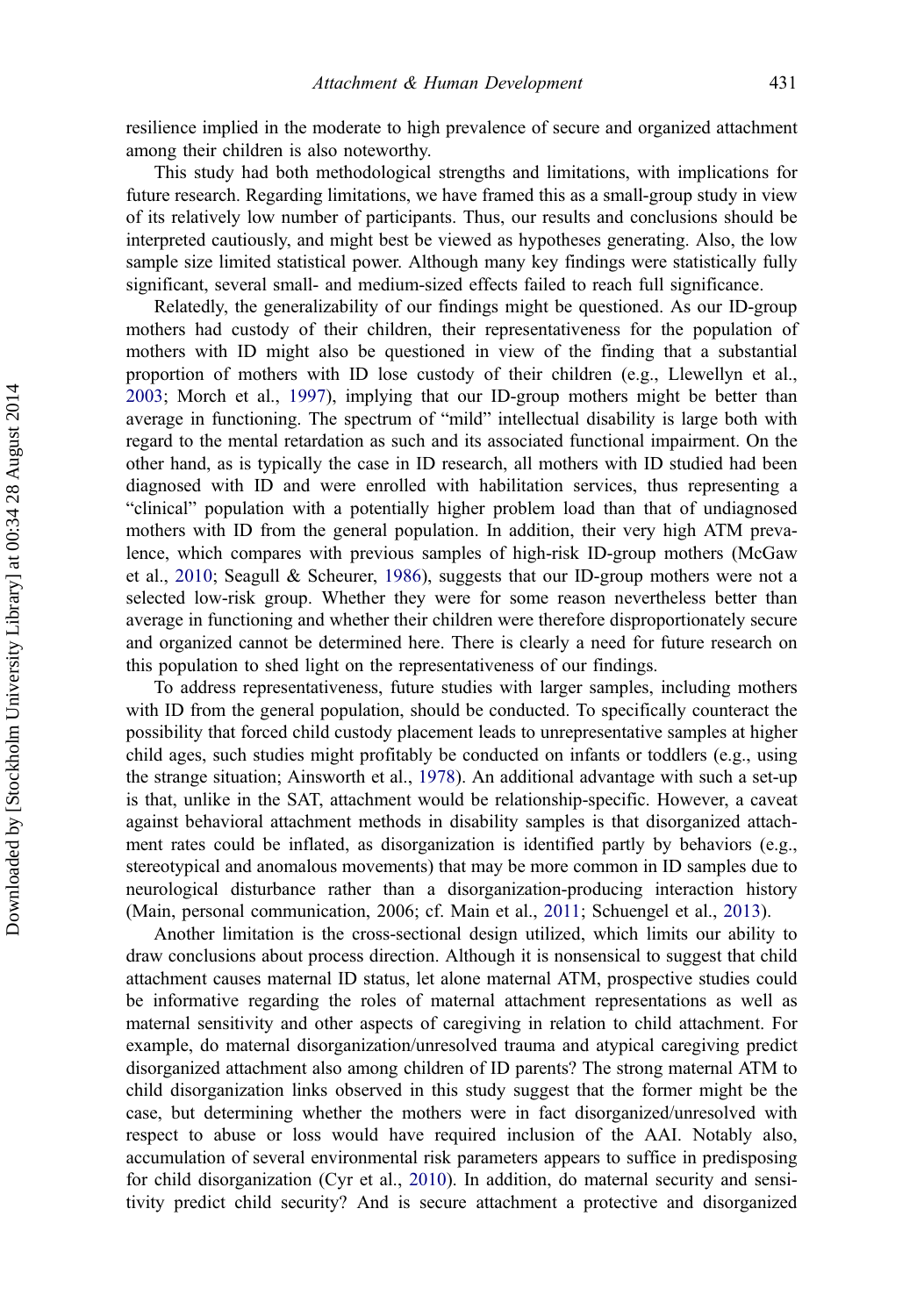attachment a risk factor in the children's development? Affirmative answers to these questions would conform to research undertaken in other populations (e.g., de Wolff  $\&$ van IJzendoorn, [1997;](#page-19-0) Fearon et al., [2010;](#page-19-0) Groh et al., [2012;](#page-19-0) van IJzendoorn et al., [1999](#page-21-0)).

Moreover, although a list of potential confounds of maternal ID status and child attachment were addressed (i.e., maternal/child intelligence, child sex, father absence), this list was by no means exhaustive, implying that other alternative explanations to our study findings cannot be ruled out. Also, after including potential confounds (especially father absence), some of our key findings in the total sample dropped to non-significance. Notably, however, this was typically not a major concern in the ID group. Nevertheless, we encourage future researchers to study the influence of additional potential confounds.

In addition, as the iATM was devised for this study, most of its psychometric properties are unknown. Thus, pertinent results should be interpreted cautiously. However, the reliability observed in this study was encouraging. Also, rather than using an established method, which would be far from ideal for an ID population, the iATM was devised to overcome the limitations of prior methods. As noted, our results also converged with other studies of ID populations. In sum, iATM is a promising tool, especially for ID populations.

Finally, regarding contextual considerations, we have emphasized maternal history of ATM as a risk factor in relation to children's attachment in the context of maternal ID status. Future studies should examine the influence of possible protective factors, such as surrogate attachments (e.g., with relatives and older siblings), social and marital support, and habilitation services. Given that most ID-group mothers were not currently living with the child's father, it is reasonable to assume that they typically experienced low levels of marital support. However, there is likely meaningful general variation in support networks within maternal ID samples, which warrants future investigation in relation to child attachment.

Notwithstanding these limitations, we reiterate that this preliminary study is the first systematic study in the worldwide literature on attachment in a population of children with ID parents. Further, unlike most other studies on parental ID and child outcomes, our study design was comparatively strong in that it included a matched comparison group and also ruled out the statistical effects associated with a number of potential confounds.

Although positive results for ID populations were obtained, this should not be used as a blindfolder against other potential problems among parents with ID and their children. Adequate parenting, especially after the first years in a child's life, requires that one gets the many tasks associated with caring for a child – responsiveness and sensitivity, discipline, monitoring, planning, providing socially and intellectually adequate stimulation – to work in conjunction with other tasks, such as household work and chores. The integration of these tasks is a challenge for many parents, and most likely more so for ID parents, including those with more than mild ID (cf. Dowdney & Skuse, [1993\)](#page-19-0). Thus, parenting and other aspects of child development besides attachment should continue to be investigated among ID parent–child dyads, and appropriate action should be taken when they are found wanting.

If these study findings prove replicable, they may have important implications for custody assessments and for prevention/intervention strategies. Regarding the former, our findings showing that most children of mothers with ID develop organized attachment representations, and that a substantial minority develop secure attachment, illustrate the importance that assessments continue to be made on a case by case basis, and in the absence of essentializing conceptions of parental ID *per se* as a serious risk factor in relation to child attachment. Rather, our findings point to the importance of the accumulation of risk factors (i.e., parental ID status + history of ATM; cf. Cyr et al., [2010](#page-19-0)). Regarding prevention, it is important for professionals working with children with ID to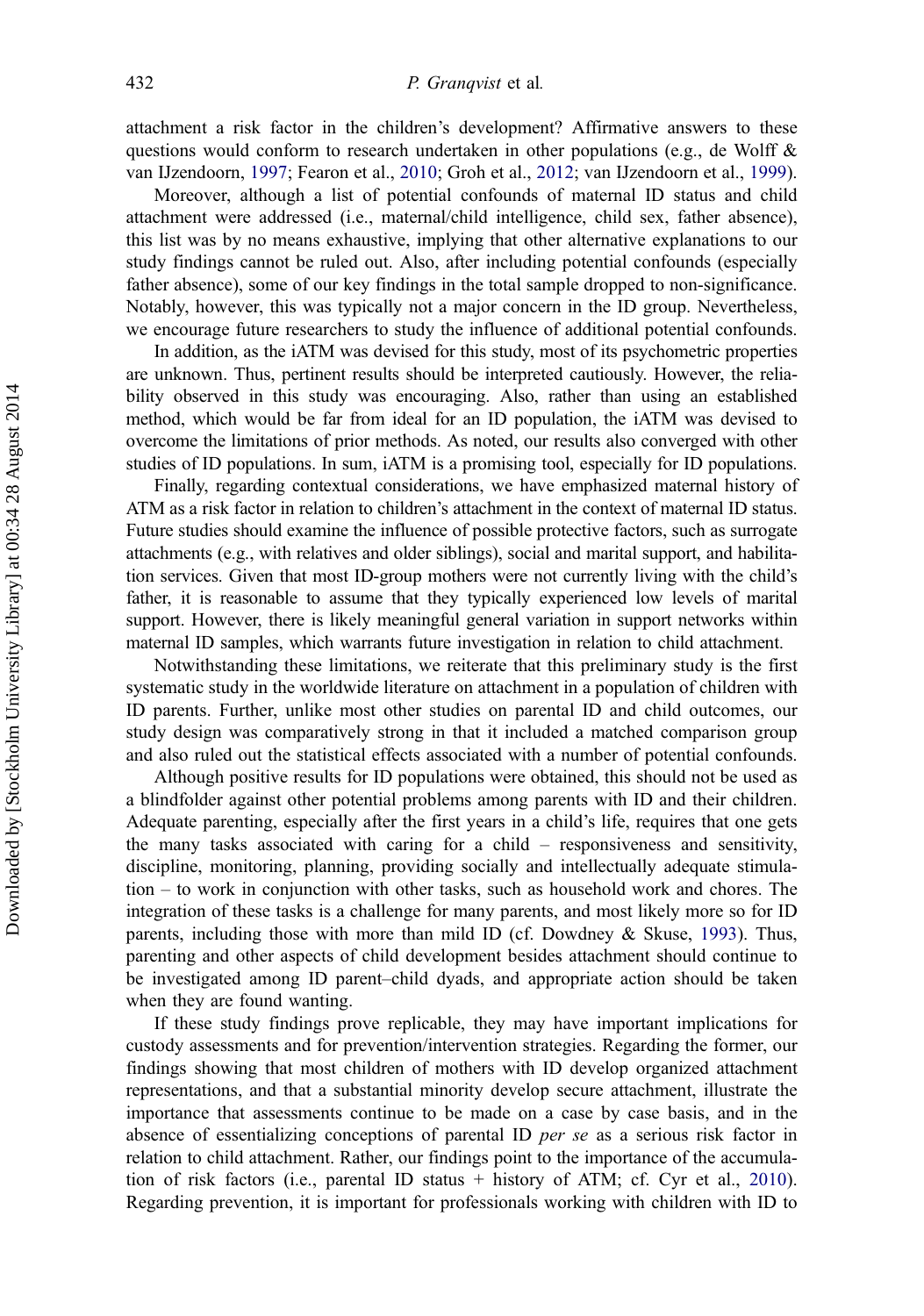<span id="page-18-0"></span>help secure their childhoods by attending to their markedly increased risk for falling prey to ATM. This is not only important in itself but also to counteract the risk for elevated levels of disorganization and insecurity in their future children. Relatedly, regarding intervention, a history of ATM should be investigated by professionals working with parents with ID, and adequate therapeutic care should be offered to help these parents come to terms with their adverse life histories. A society bolstering professionals to offer this combination of strategies would be more humane than one which categorically discourages individuals with ID from becoming parents.

#### Acknowledgements

Thanks to Lena Palm Samuelsdotter and Dr. Kerstin Andersson for working with the data collection and to SUF Kunskapscentrum for support. Special thanks to the participants of the study, who often shared very difficult memories with us. Finally, thanks to Mary Main for valuable design input at the planning stage of this project.

#### Funding

This research was supported by the Swedish Council for Working Life and Social Research (FAS) [grant number Dnr 2005–0328] to the first author.

#### References

- Ainsworth, M. D. S., Blehar, M. C., Waters, E., & Wall, S. (1978). Patterns of attachment: A psychological study of the strange situation. Hillsdale, NJ: Lawrence Erlbaum.
- Banyard, V. L. (1997). The impact of childhood sexual abuse and family functioning on four dimensions of women's later parenting. *Child Abuse and Neglect*, 21(11), 1095–1107. doi[:10.1016/S0145-2134\(97\)00068-9](http://dx.doi.org/10.1016/S0145-2134(97)00068-9)
- Bernstein, D. P., & Fink, I. (1998). Childhood trauma questionnaire. San Antonio, TX: The Psychological Corporation.
- Booth, T., & Booth, W. (1996). Parental competence and parents with learning difficulties. Child & Family Social Work, 1(2), 81–86. doi:[10.1111/j.1365-2206.1996.tb00011.x](http://dx.doi.org/10.1111/j.1365-2206.1996.tb00011.x)
- Booth, T., Booth, W., & McConnell, D. (2005). The prevalence and outcomes of care proceedings involving parents with learning difficulties in the family courts. Journal of Applied Research in Intellectual Disabilities, 18, 7–17. doi:[10.1111/j.1468-3148.2004.00204.x](http://dx.doi.org/10.1111/j.1468-3148.2004.00204.x)
- Bowlby, J. (1982/1969). Attachment and loss: Vol. 1. Attachment (2nd ed.). New York, NY: Basic.
- Bremner, J. D., Vermetten, E., & Mazure, C. M. (2000). Development and preliminary psychometric properties of an instrument for the measurement of childhood trauma: The early trauma inventory. Depression and Anxiety, 12, 1–12. doi:[10.1002/1520-6394\(2000\)12:1<1::AID-](http://dx.doi.org/10.1002/1520-6394(2000)12:1%3C1::AID-DA1%3E3.0.CO;2-W)[DA1>3.0.CO;2-W](http://dx.doi.org/10.1002/1520-6394(2000)12:1%3C1::AID-DA1%3E3.0.CO;2-W)
- Broberg, G., & Roll-Hansen, N. (Eds.). (2005). Eugenics and the welfare state: Norway, Sweden, Denmark, and Finland (2nd ed.). East Lansing: Michigan State University Press.
- Broberg, A., Wiberg, C., & Karlsson, S. (2000). Separations Ångest Testet [The Separation Anxiety Test]. Unpublished manuscript. Sweden: Göteborg University.
- Cicchetti, D., & Toth, S. L. (2006). Developmental psychopathology and preventive intervention. In K. A. Renninger & I. E. Sigel (Eds.), *Handbook of child psychology: Vol. 4. Child psychology in* pratice (6th ed., pp. 497–547). New York, NY: Wiley.
- Cohen, J. (1988). Statistical power analysis for the behavioral sciences (2nd ed.). Hillsdale, NJ: Lawrence Erlbaum Associates.
- Crowley, T. J., Mikulich, S. K., Ehlers, K. M., Hall, S. K., & Whitmore, E. A. (2003). Discriminative validity and clinical utility of an abuse-neglect interview for adolescents with conduct and substance use problems. American Journal of Psychiatry, 160(8), 1461–1469. doi[:10.1176/appi.ajp.160.8.1461](http://dx.doi.org/10.1176/appi.ajp.160.8.1461)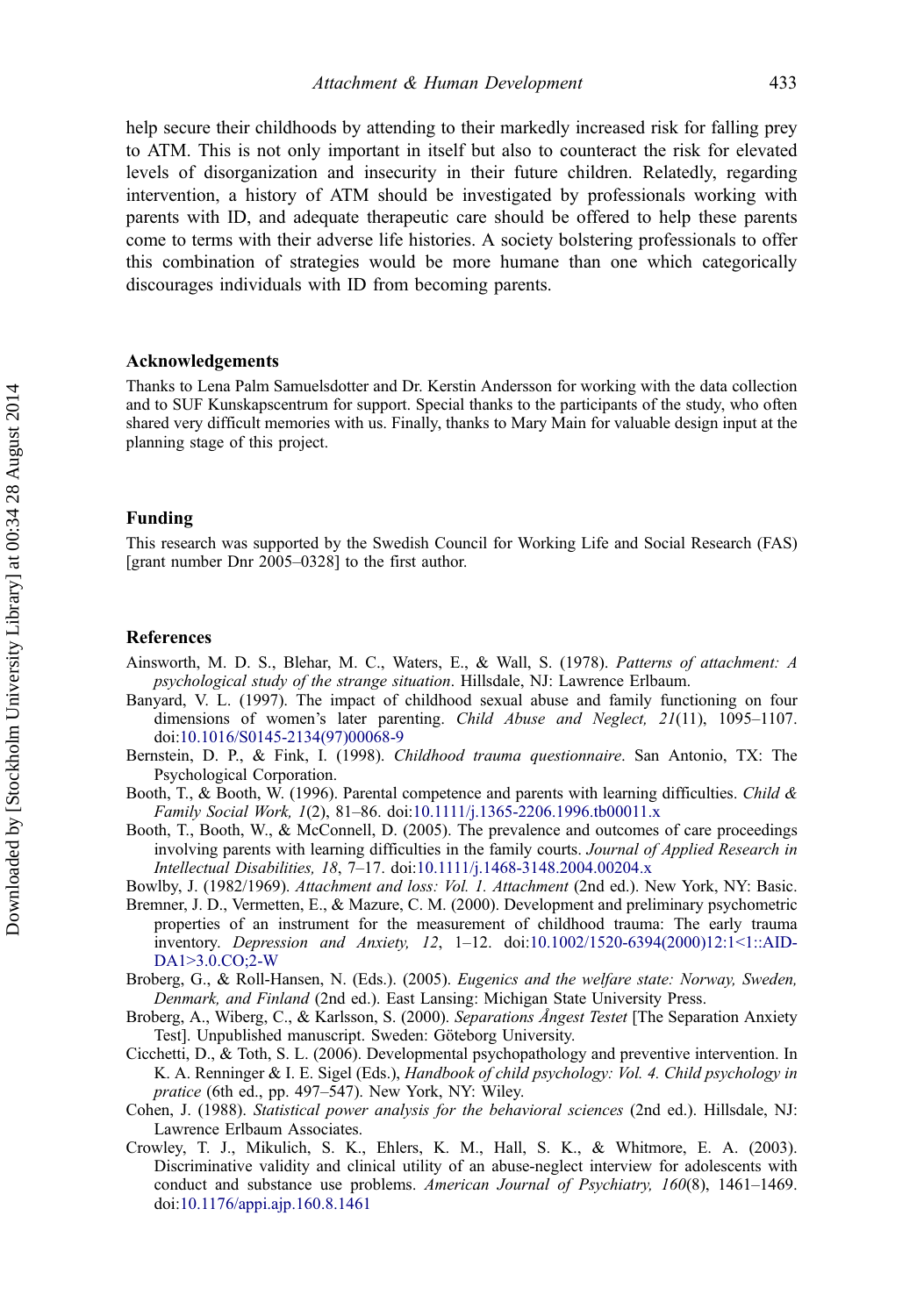- <span id="page-19-0"></span>Cyr, C., Euser, E. M., Bakermans-Kranenburg, M. J., & Van Ijzendoorn, M. H. (2010). Attachment security and disorganization in maltreating and high-risk families: A series of meta-analyses. Development and Psychopathology, 22(1), 87. doi[:10.1017/S0954579409990289](http://dx.doi.org/10.1017/S0954579409990289)
- de Wolff, M. S., & van IJzendoorn, M. H. (1997). Sensitivity and attachment: A meta-analysis on parental antecedents of infant attachment. Child Development, 68, 571-591. doi:[10.1111/j.1467-](http://dx.doi.org/10.1111/j.1467-8624.1997.tb04218.x) [8624.1997.tb04218.x](http://dx.doi.org/10.1111/j.1467-8624.1997.tb04218.x)
- Del Giudice, M. (2008). Sex-biased ratio of avoidant/ambivalent attachment in middle childhood. British Journal of Developmental Psychology, 26, 369–379. doi:[10.1348/026151007X243289](http://dx.doi.org/10.1348/026151007X243289)
- DiLillo, D., & Damashek, A. (2003). Parenting characteristics of women reporting a history of childhood sexual abuse. Child Maltreatment, 8(4), 319–333. doi[:10.1177/1077559503257104](http://dx.doi.org/10.1177/1077559503257104)
- Dowdney, L., & Skuse, D. (1993). Parenting provided by adults with mental retardation. Journal of Child Psychology and Psychiatry, 34, 25–47. doi:[10.1111/j.1469-7610.1993.tb00966.x](http://dx.doi.org/10.1111/j.1469-7610.1993.tb00966.x)
- Fearon, R. P., Bakermans-Kranenburg, M. J., van IJzendoorn, M. H., Lapsley, A.-M., & Roisman, G. I. (2010). The significance of insecure attachment and disorganization in the development of children's externalizing behavior: A meta-analytic study. Child Development, 81, 435–456. doi[:10.1111/j.1467-8624.2009.01405.x](http://dx.doi.org/10.1111/j.1467-8624.2009.01405.x)
- Feldman, M. A., Legér, M., & Walton-Allen, N. (1997). Stress in mothers with intellectual disabilities. Journal of Child and Family Studies, 6, 471–485. doi:[10.1023/A:1025049513597](http://dx.doi.org/10.1023/A:1025049513597)
- George, C., & Solomon, J. (2008). The caregiving behavioral system: A behavioral system approach to parenting. In J. Cassidy & P. Shaver (Eds.), Handbook of attachment: Theory, research, and clinical application (2nd ed., pp. 833–856). New York, NY: Guilford Press.
- Gillberg, C., & Geijer-Karlsson, M. (1983). Children born to mentally retarded women: A 1–21 year follow-up study of 41 cases. Psychological Medicine, 13, 891–894. doi[:10.1017/](http://dx.doi.org/10.1017/S003329170005162X) [S003329170005162X](http://dx.doi.org/10.1017/S003329170005162X)
- Granqvist, P., Forslund, T., Fransson, M., Springer, L., & Linberg, L. (2006). The Interview for Abuse, Trauma, and Maltreatment (iATM) (Unpublished Manuscript). Stockholm University.
- Groh, A. M., Fearon, R. P., Bakermans-Kranenburg, M. J., van IJzendoorn, M. H., Steele, R. D., & Roisman, G. I. (2014). The significance of attachment security for children's social competence with peers: A meta-analytic study. Attachment & Human Development, 16, 103-136. doi[:10.1080/14616734.2014.883636](http://dx.doi.org/10.1080/14616734.2014.883636)
- Groh, A. M., Roisman, G. I., van IJzendoorn, M. H., Bakermans-Kranenburg, M. J., & Fearon, R. P. (2012). The significance of insecure and disorganized attachment for children's internalizing symptoms: A meta-analytic study. Child Development, 83, 591-610.
- Grossmann, K., Grossmann, K. E., Fremmer-Bombik, E., Kindler, H., Scheuerer-Englisch, H., & Zimmermann, P. (2002). The uniqueness of the child-father attachment relationship: Fathers' sensitive and challenging play as a pivotal variable in a 16-year longitudinal study. Social Development, 11, 301–337. doi[:10.1111/1467-9507.00202](http://dx.doi.org/10.1111/1467-9507.00202)
- Harlow, H. F., & Zimmerman, R. (1959). Affectional response in the infant monkey: Orphaned baby monkeys develop a strong and persistent attachment to inanimate surrogate mothers. Science, 130, 421–432. doi[:10.1126/science.130.3373.421](http://dx.doi.org/10.1126/science.130.3373.421)
- Hesse, E., & Main, M. (2006). Frightened, threatening, and dissociative parental behavior in lowrisk samples: Description, discussion, and interpretations. Development and Psychopathology, 18, 309–343. doi:[10.1017/S0954579406060172](http://dx.doi.org/10.1017/S0954579406060172)
- Höglund, B., Lindgren, P., & Larsson, M. (2013). Midwives' knowledge of, attitudes towards and experiences of caring for women with intellectual disability during pregnancy and childbirth: A cross-sectional study in Sweden. Midwifery, 29, 950–955. doi[:10.1016/j.midw.2012.12.002](http://dx.doi.org/10.1016/j.midw.2012.12.002)
- Jacobsen, T., & Hofmann, V. (1997). Children's attachment representations: Longitudinal relations to school behavior and academic competency in middle childhood and adolescence. Developmental Psychology, 33, 703–710. doi[:10.1037/0012-1649.33.4.703](http://dx.doi.org/10.1037/0012-1649.33.4.703)
- Kaplan, N. (1987). Individual differences in 6-years olds'thoughts about separation: Predicted from attachment to mother at age 1. (Unpublished doctoral dissertation). University of California, Department of Psychology, Berkeley, CA.
- Llewellyn, G. (1990). People with intellectual disability as parents: Perspectives from the professional literature. Australia and New Zealand Journal of Developmental Disabilities, 16, 369–380.
- Llewellyn, G., McConnell, D., & Ferronato, L. (2003). Prevalence and outcomes for parents with disabilities and their children in an Australian court sample. Child Abuse & Neglect, 27, 235– 251. doi:[10.1016/S0145-2134\(03\)00004-8](http://dx.doi.org/10.1016/S0145-2134(03)00004-8)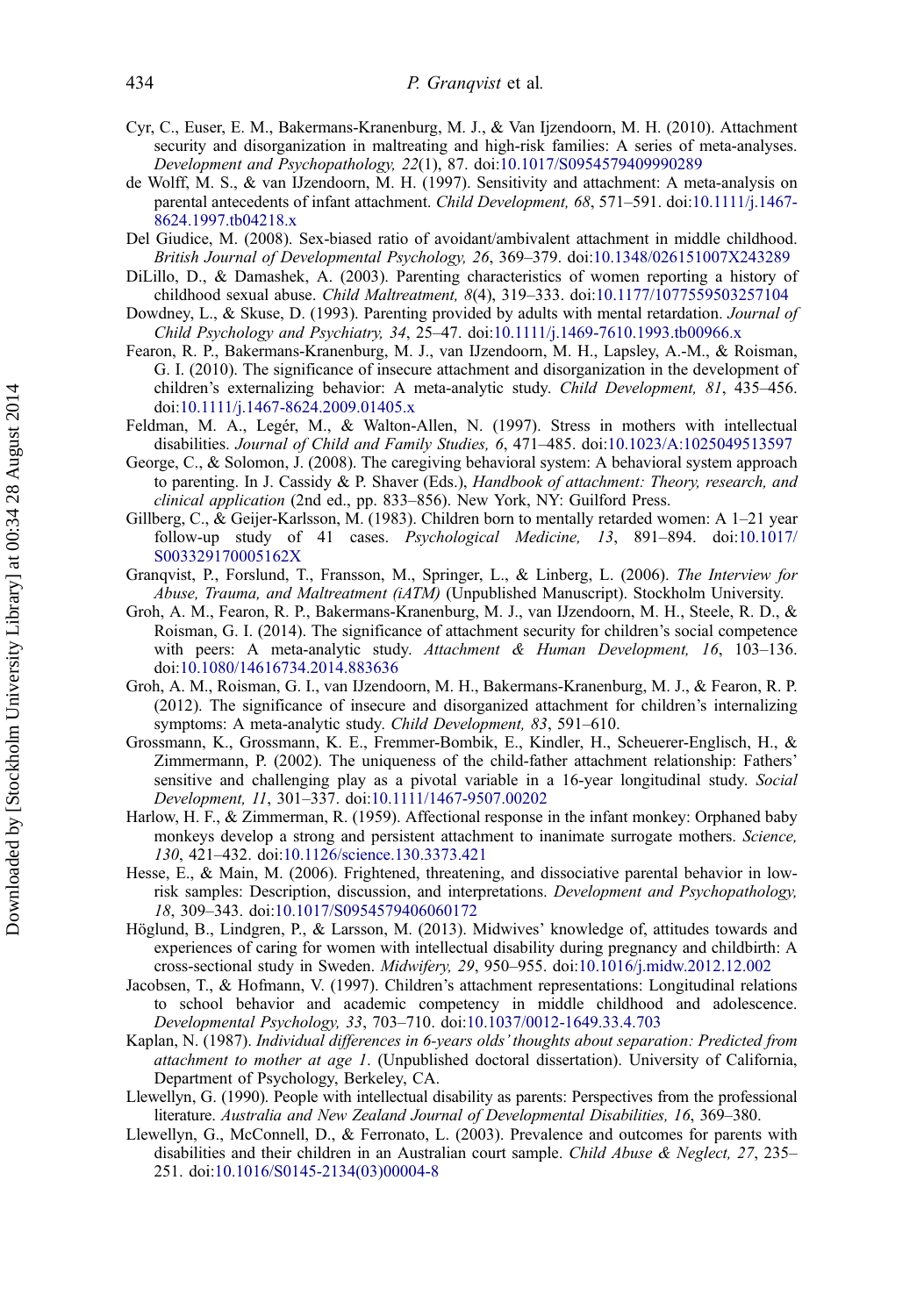- <span id="page-20-0"></span>Lyons-Ruth, K., & Block, D. (1996). The disturbed caregiving system: Relations among childhood trauma, maternal caregiving, and infant affect and attachment. Infant Mental Health Journal, 17(3), 257–275.
- Main, M., & Cassidy, J. (1988). Categories of response to reunion with the parent at age 6: Predictable from infant attachment classifications and stable over a 1-month period. Developmental Psychology, 24, 415–426. doi[:10.1037/0012-1649.24.3.415](http://dx.doi.org/10.1037/0012-1649.24.3.415)
- Main, M., Goldwyn, R., & Hesse, E. (2003). Adult attachment classification system (Version 7.2.). Unpublished manuscript. University of California at Berkeley.
- Main, M., Hesse, E., & Hesse, S. (2011). Attachment theory and research: Overview with suggested applications to child custody. Family Court Review, 49, 426-463. doi:[10.1111/j.1744-](http://dx.doi.org/10.1111/j.1744-1617.2011.01383.x) [1617.2011.01383.x](http://dx.doi.org/10.1111/j.1744-1617.2011.01383.x)
- Main, M., Hesse, E., & Kaplan, N. (2005). Predictability of attachment behavior and representational models at 1, 6, and 19 years of age: The Berkeley longitudinal study. In K. E. Grossmann, K. Grossmann, & E. Waters, Attachment from infancy to adulthood (pp. 245–304). New York, NY: Guilford Press.
- Main, M., Kaplan, N., & Cassidy, J. (1985). Security in infancy, childhood, and adulthood: A move to the level of representation. In I. Bretherton  $\&$  E. Waters (Eds.), Growing points of attachment theory and research, Monographs of the Society for Research in Child Development, 50 (1–2, Serial No. 209), pp. 66–104.
- McConnell, D., Llewellyn, G., Mayes, R., Russo, D., & Honey, A. (2003). Developmental profiles of children born to mothers with intellectual disability. Journal of Intellectual & Developmental Disability, 28(2), 122–134. doi:[10.1080/1366825031000147067](http://dx.doi.org/10.1080/1366825031000147067)
- McGaw, S., Scully, T., & Pritchard, C. (2010). Predicting the unpredictable? Identifying high-risk versus low-risk parents with intellectual disabilities. Child Abuse & Neglect, 34, 699–710. doi[:10.1016/j.chiabu.2010.02.006](http://dx.doi.org/10.1016/j.chiabu.2010.02.006)
- McGaw, S., Shaw, T., & Beckley, K. (2007). Prevalence of psychopathology across a service population of parents with intellectual disabilities and their children. Journal of Policy and Practice in Intellectual Disabilities, 4, 11–22. doi[:10.1111/j.1741-1130.2006.00093.x](http://dx.doi.org/10.1111/j.1741-1130.2006.00093.x)
- Morch, W. -T., Skar, J., & Andersgard, A. (1997). Mentally retarded persons as parents: Prevalence and the situation of their children. Scandinavian Journal of Psychology, 38, 343–348. doi[:10.1111/1467-9450.00044](http://dx.doi.org/10.1111/1467-9450.00044)
- Pryce, C. R. (1995). Determinants of motherhood in human and nonhuman primates: A biosocial models. In C. R. Pryce, R. D. Martin, & D. Skuse (Eds.), Motherhood in human and nonhuman primates (pp. 1–15). Basel, Switzerland: Karger.
- Roid, G. H., & Miller, L. J. (1997). Leiter International Performance Scale-Revisited: Examiners Manual. In G. H. Roid & L. J. Miller, Leiter international performance scale revisited. Wood Dale, IL: Stoelting Co.
- Runcis, M. (1998). Steriliseringar i folkhemmet. [Sterilisation in the Swedish welfare state]. Stockholm: Ordfront.
- Schuengel, C., de Schipper, J. C., Sterkenburg, P. S., & Kef, S. (2013). Attachment, intellectual disabilities and mental health: Research, assessment, and intervention. Journal of Applied Research in Intellectual Disabilities, 26, 34–46. doi:[10.1111/jar.12010](http://dx.doi.org/10.1111/jar.12010)
- Schuengel, C., & Janssen, C. G. C. (2006). People with mental retardation and psychopathology: Stress, affect regulation and attachment: A review. *International Review of Research in Mental* Retardation, 32, 229–260. doi[:10.1016/S0074-7750\(06\)32008-3](http://dx.doi.org/10.1016/S0074-7750(06)32008-3)
- Seagull, E. A., & Scheurer, S. L. (1986). Neglected and abused children of mentally retarded parents. Child Abuse and Neglect, 10, 493–500. doi:[10.1016/0145-2134\(86\)90054-2](http://dx.doi.org/10.1016/0145-2134(86)90054-2)
- Stalker, K., & McArthur, K. (2012). Child abuse, child protection and disabled children: A review of recent research. Child Abuse Review, 21, 24–40. doi:[10.1002/car.1154](http://dx.doi.org/10.1002/car.1154)
- Starke, M. (2005). Föräldrar med utvecklingsstörning och deras barn–vad finns det för kunskap?. [Parents with intellectual disability and their children – a knowledge review]. Stockholm, Sweden: Socialstyrelsen. article nr. 2005–123–3.
- Sullivan, P. M., & Knutson, J. F. (2000). Maltreatment and disabilities: A population-based epidemiological study. Child Abuse & Neglect, 24, 1257–1273. doi:[10.1016/S0145-2134\(00\)00190-3](http://dx.doi.org/10.1016/S0145-2134(00)00190-3)
- Tymchuk, A. J. (1992). Predicting adequacy of parenting by people with mental retardation. Child Abuse & Neglect, 16, 165–178. doi:[10.1016/0145-2134\(92\)90025-M](http://dx.doi.org/10.1016/0145-2134(92)90025-M)